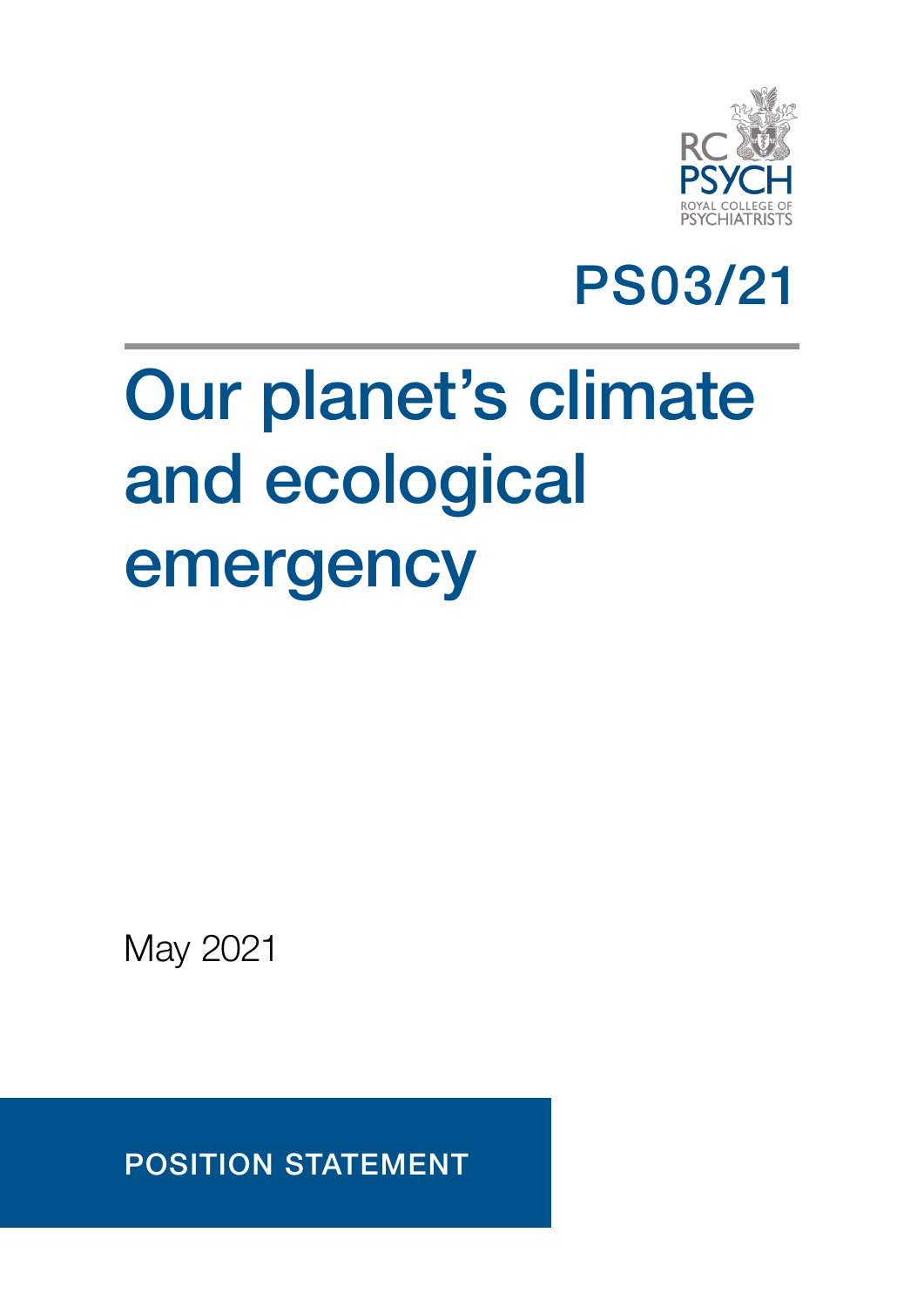## **Contents**

| <b>Executive summary</b>                                                 | 3               |
|--------------------------------------------------------------------------|-----------------|
| Key messages                                                             | 4               |
| The Royal College of Psychiatrists' pledges                              | 4               |
| Recommendations                                                          | 5               |
| The Royal College of Psychiatrists' work to tackle the crisis            | 6               |
| Introduction                                                             | 9               |
| Section 1: Mental health impacts                                         | 10              |
| 1A: Climate change and air pollution                                     | 10              |
| 1B: Biodiversity loss                                                    | 12 <sub>2</sub> |
| 1C: Forced migration and vulnerable populations                          | 14              |
| Section 2: Psychological dimensions of the climate and ecological crisis | 16              |
| Section 3: Finding solutions                                             | 18              |
| Conclusion                                                               | 22              |
| <b>References</b>                                                        | 23              |

How to cite this publication: Royal College of Psychiatrists (2021) Position Statement PS03/21: Our planet's climate and ecological emergency

© 2021 The Royal College of Psychiatrists

College Reports and Position Statements constitute College policy and have been sanctioned by the College via the Policy and Public Affairs Committee (PPAC).

The Royal College of Psychiatrists is a charity registered in England and Wales (228636) and in Scotland (SC038369).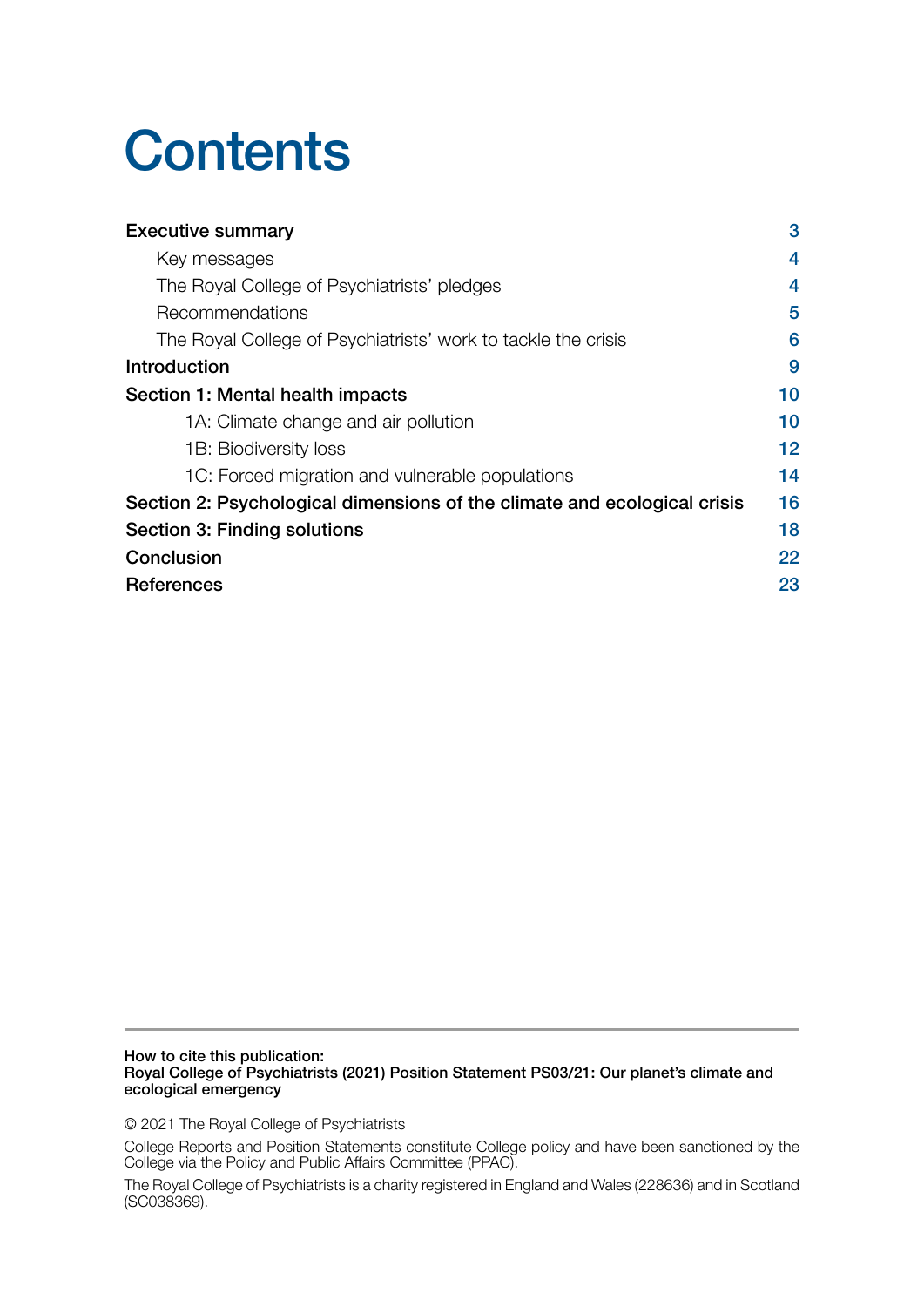## <span id="page-2-0"></span>Executive summary

The disruption to life posed by climate and ecological degradation is a crisis which presents an unprecedented threat to human health. This position statement is the Royal College of Psychiatrists' (RCPsych's) 'planetary diagnosis' of the ongoing climate and ecological crisis in which we outline 'treatments' that are achievable by our College. To promote the importance of immediate, radical action to address these issues, the College is declaring a climate and ecological emergency.

This statement adopts the WHO's stance on health – that it should be defined by a complete state of physical, mental and social wellbeing, not just an absence of disease (WHO, 2018).

Humanity is part of the natural world and we therefore have a responsibility to the creatures and habitats that make up its ecosystems. If we and future generations are to remain well, we all have an obligation to ensure that our actions reflect this responsibility.

Increasing rates of climate-related hazards are exacerbating existing mental health problems and leading to psychological distress and the onset of new episodes of mental illness (Beaglehole *et al*, 2018). As healthcare professionals, part of our response must involve advocating for our patient groups, as people with mental illness are especially vulnerable. We therefore need to champion a model of mental healthcare that is protective and preventative rather than reactive. Our role in joining other health professionals to demand action on the climate and ecological emergency is non-negotiable.

This statement comprises:

- 1. Pledges of action by RCPsych
- 2. Recommendations for action by government, educational bodies and health services
- 3. Details of the impacts of environmental degradation and climate-related hazards on mental health
- 4. An overview of psychological dimensions of the crisis
- 5. Ways in which mental health services can form a part of the solution.

This statement provides a platform from which we, the College, and our members can lead by example in showing that sustainable practice in mental health services is not only possible but exciting and necessary to our futures. Recognising the critical role of government and NHS leaders, it also carries a message of encouragement that they work with us to bolster actions to mitigate climate and ecological degradation, whilst simultaneously promoting good mental health.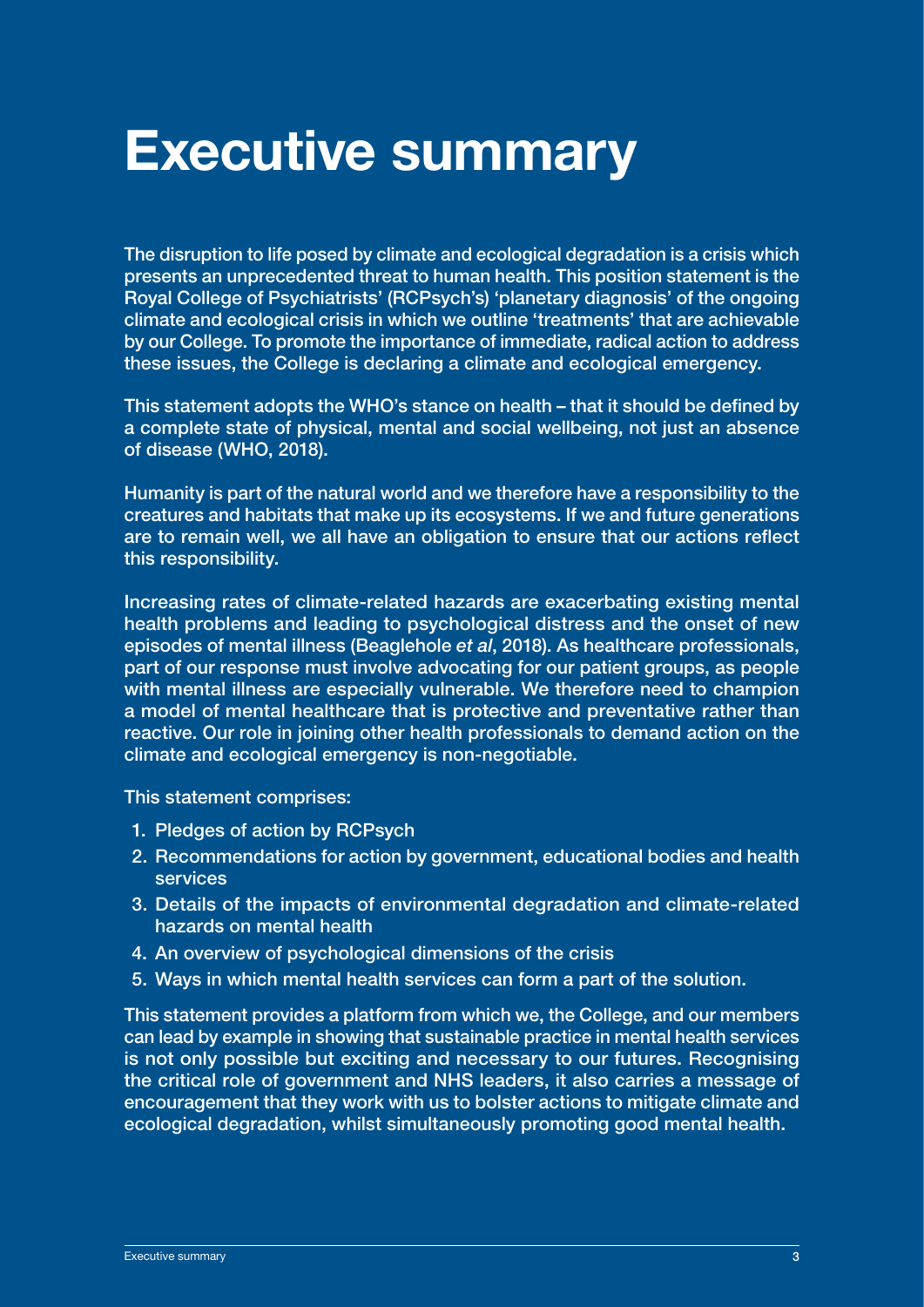## <span id="page-3-0"></span>Key messages

Climate change, pollution and biodiversity loss:

- $\bullet$  have created a health crisis and it is imperative that psychiatrists are informed about it and actively engaged in these issues.
- $\bullet$  are interconnected factors which individually and collectively have a profoundly destructive impact on human and planetary health. Our actions and their impacts will be inherited by the generations to come.
- have particular implications for mental health and disproportionately affect vulnerable groups, including persons with pre-existing mental illness and children.

A sustainable and positive vision of mental health services will require a greater understanding, adoption and integration of preventative principles and interventions. This preventative ethos must be placed at the heart of healthcare:

- The NHS is a major contributor to carbon emissions in England it accounts for 4–5% of the total (NHS England 2020a).
- **Improving NHS sustainability cannot be achieved merely through rationalising** estates, it must involve a more holistic approach to health creation, health protection, and a model of healthcare where prevention is prioritised by services.
- Detecting and treating illnesses early to halt or slow their progress can reduce relapses, and prevent patients deteriorating to the point of needing hospitalisation; this approach increases efficiency and is an essential part of making healthcare more sustainable.
- Preventative healthcare is not an alternative that will undermine medicine, but rather champions wellness and seeks to mitigate the incidence and progression of illnesses where possible.

### The Royal College of Psychiatrists' pledges

- Commit the College to an ambitious plan for sustainability, including a pledge that by 2040, it will achieve net-zero carbon dioxide levels for emissions it directly controls.
- Promote prevention in psychiatry, showing how detecting and treating illnesses early to halt or slow their progress is an essential part of making healthcare more sustainable.
- Integrate this work throughout the College to develop a wider sustainable network and promote learning.
- Support the creation of an alliance across mental health organisations to better represent the mental health impacts of, and potential solutions to, the climate and ecological emergency.
- Empower patients to make informed choices in their care and engage them in the development of mental health services that are collaborative and sustainable.
- Continue supporting the integration of social prescribing and nature-based care into mental health services.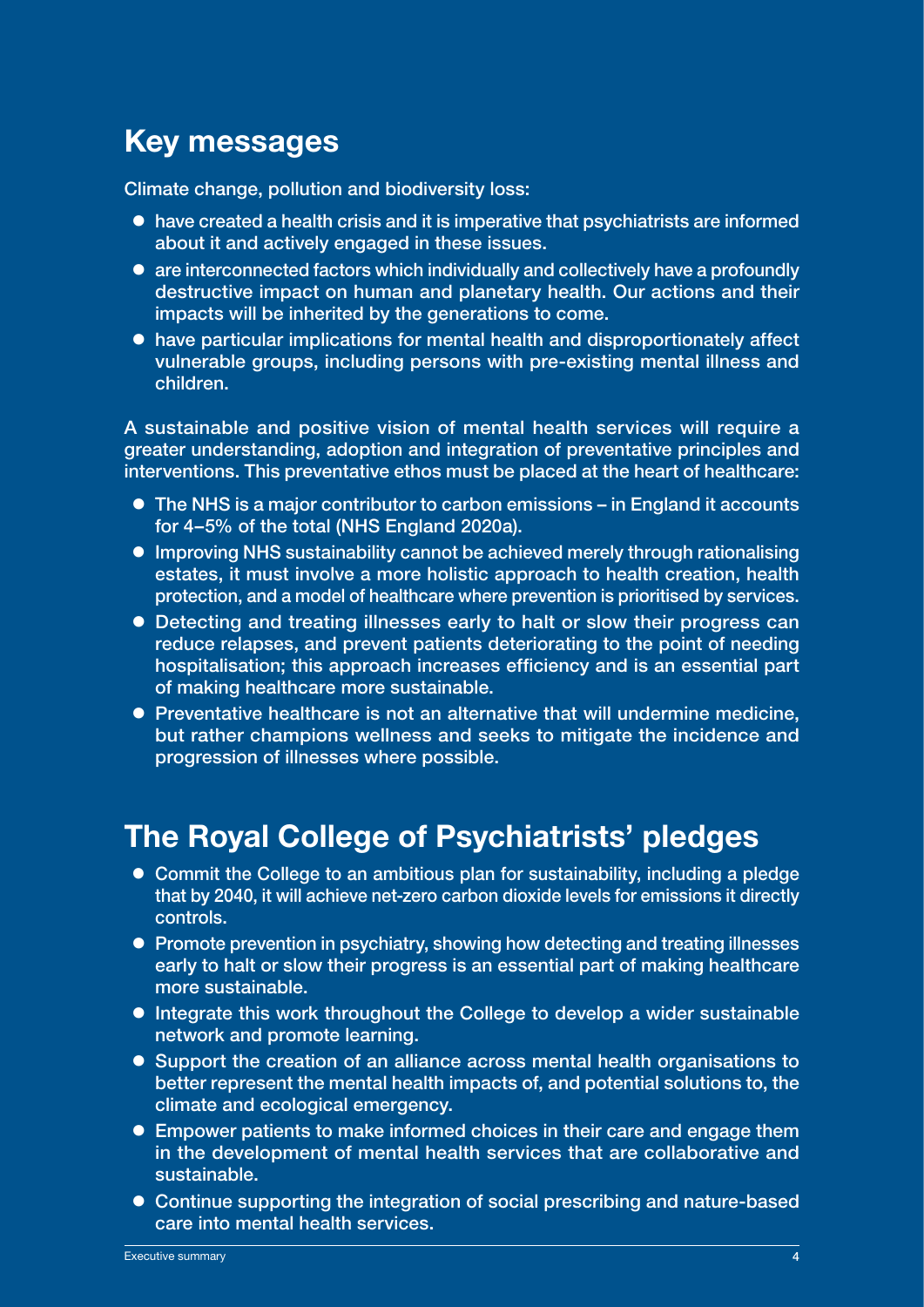### <span id="page-4-0"></span>Recommendations

For NHS organisations across the UK:

- Every NHS health organisation, commissioner and provider to produce a Green Plan by the end of 2021.
- **Mental health provider organisations should develop and implement a** biodiversity action plan which examines 'greening (incorporating more environmentally friendly systems) of estates, buildings and care pathways, and establishes links with green care providers.
- Establish a natural services network to map all sites in their local area that provide opportunities for sustainable interaction with nature and/or activities that preserve the natural environment and promote these to mental health services.
- Incorporate the goals of [Choosing Wisely](www.choosingwisely.org/) into daily practice, including:
	- − Encouraging doctors to provide patients with resources that increase their understanding about potential environmental harms of biomedical/ pharmaceutical interventions and help them understand that doing nothing or fewer interventions can sometimes be the best approach.
	- − Encouraging and empowering patients to ask questions such as, "Do I really need this test or procedure? What are the risks? Are there simpler safer options? What happens if I do nothing?"
- When fully established in England, all Integrated Care Systems (ICS) to appoint a social prescribing lead to oversee all community teams developing a social prescribing function to identify local opportunities for complementary health improving activities with similar initiatives across the Devolved Nations, including the Integrated Joint Boards in Scotland.
- Commissioners to embed social prescribing into community and inpatient mental healthcare and not limit this treatment option to primary care.
- Expand the NHS sustainability awards. Continue recognisng sustainable clinical work across the NHS with consideration towards developing an additional award for the work of mental health services in achieving a high standard of sustainable practice.
- Governing NHS bodies across UK to jointly develop a minimum set of standards for providers in developing sustainable services.
- Commissioners to include these minimum standards in their contracts.
- Commissioners to develop a sustainable mental health service toolset: Provide a working set of standards by which mental health services can develop effective sustainable development plans which reflect the need for estates and clinical staff to work collaboratively when developing and delivering sustainable mental health services.

For medical education, academic and research organisations:

• Research organisations to ensure that future research in planetary health includes multidisciplinary studies examining how the mental health of different vulnerable groups are affected by climate-related hazards, pollution and biodiversity loss.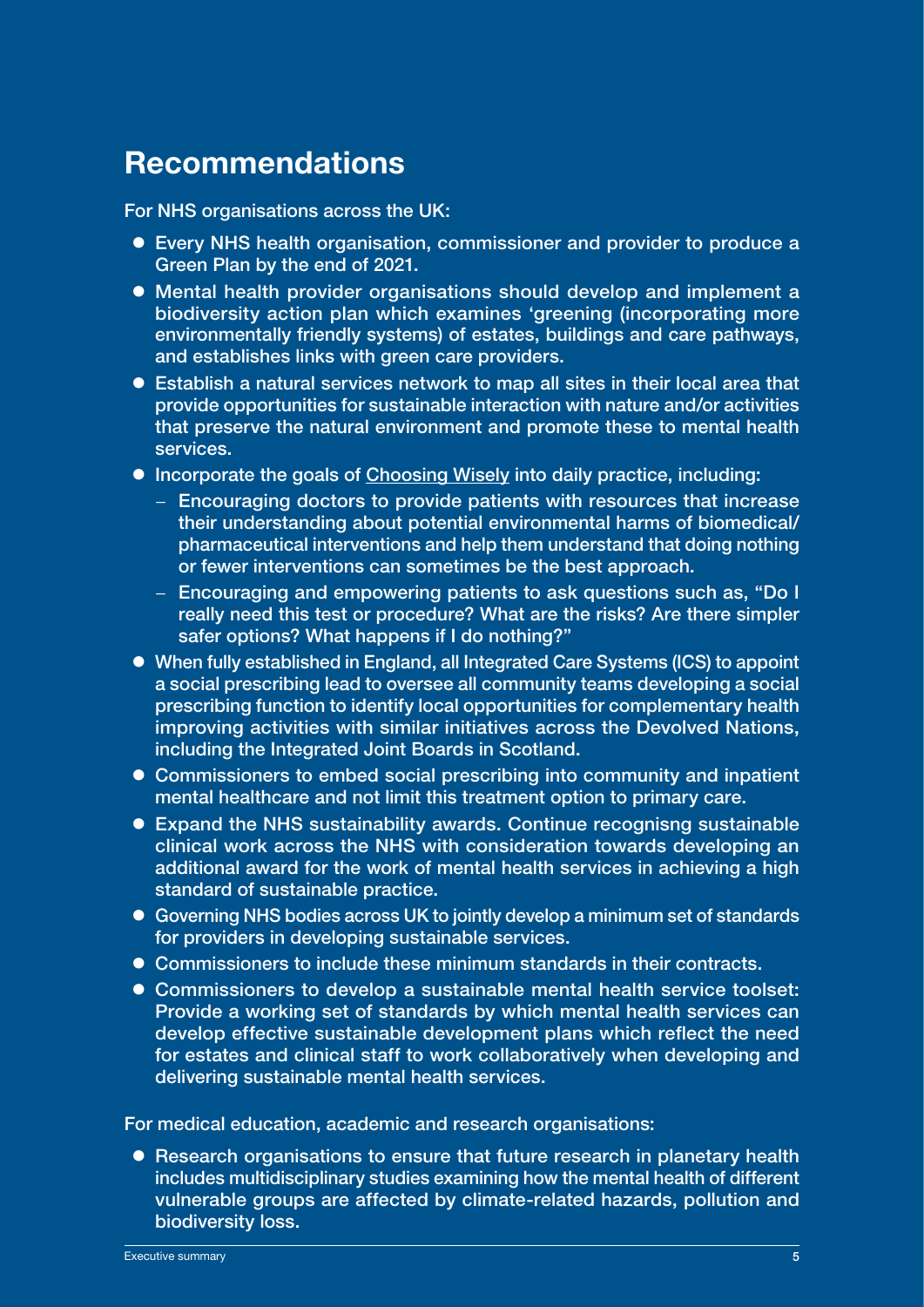- <span id="page-5-0"></span>• Research organisations to establish and quantify the co-benefits to mental health of taking action against climate change, biodiversity loss and pollution.
- Medical School Council to ensure the impact of the climate and ecological emergency, and the role medical professionals can play in preventing and mitigating this, are a core part of curriculum.
- Medical School Council to work with medical schools to ensure students are taught about overuse of tests and interventions.
- Organisations responsible for postgraduate and continuing medical education should ensure that practising doctors receive similar updates to undergraduates.

For UK Government:

- $\bullet$  To prioritise a unified approach with sufficient resources to tackling the climate and ecological crisis across all aspects of government.
- To establish an authority that can lead on public mental health and preventative healthcare, tackling social determinants of mental health early.
- Follow the [UKHACC Principles for a healthy and green recovery](http://www.ukhealthalliance.org/wp-content/uploads/2020/06/UKHACC-Principles-Priorities-for-a-HealthyRecovery.pdf) to place environmental and health factors at the heart of any economic recovery following the COVID-19 pandemic.
- Base decisions on changes to land and water usage on tools which include assessment of prospective impacts to mental and physical health.

## The Royal College of Psychiatrists' work to tackle the crisis

We are committed to becoming an organisation that is actively working to tackle the climate and ecological emergency, whilst promoting the sustainability of mental health services. So far, we have divested from all fossil fuel in accordance with our commitment to ethical investments and re-invested in a portfolio that promotes the United Nations Sustainable Development Goals. This year, we will adopt a strategy outlining our approach to social, environmental, economic and organisational sustainability and how it is measured across College activities.

#### This year, our ambitious College sustainability strategy will:

- Begin with the declaration of a climate and ecological emergency.
- Show how the College will reach net zero for those emissions it directly controls by 2040, in line with the Greener NHS plan.
- Establish a baseline for the College's current environmental impact.
- $\bullet$  Measure, monitor and report progress on the plan.
- Commit to represent and advocate for the links between mental health and the ecological emergency.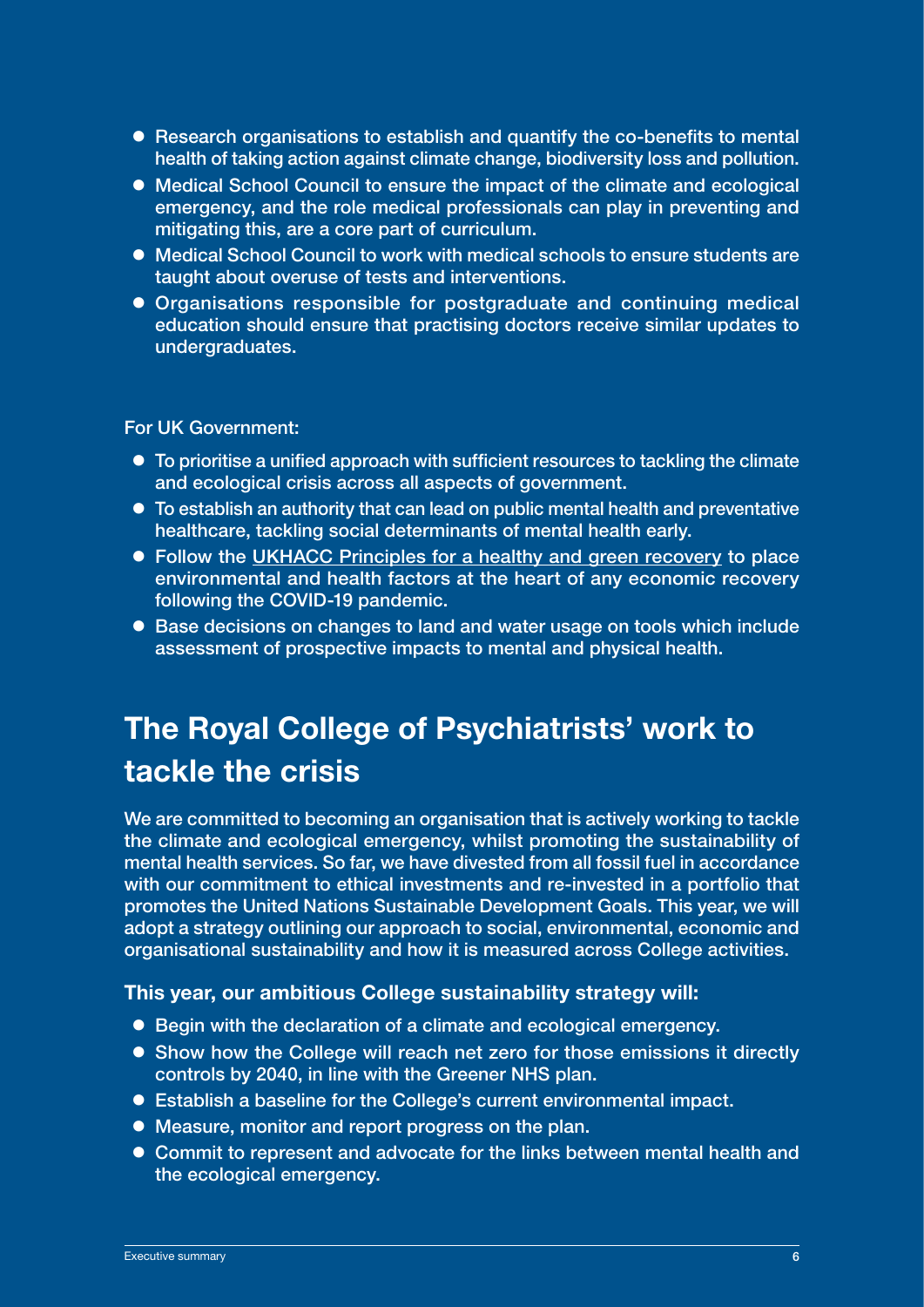#### This work will be integrated across the College to develop a wider sustainable network and promote learning on the climate and ecological emergency by:

- Establishing a Start and Finish Group to work across the College which coordinates the College's sustainable transition.
- Embedding sustainability in College quality improvement activities, faculty accreditation and accreditation schemes.
- Organisation of College functions and conferences to adopt sustainable event planning guidance of the highest and most recent standard.
- Developing a Champion role for the climate and ecological emergency within each of our faculties to promote engagement across psychiatry.
- Supporting the College in the Devolved Nations to develop ambitious responses to the climate and ecological emergency that are relevant to their health services and jurisdictions.
- Embedding principles of sustainable mental health care and the impact of the climate and ecological emergency in the curricula by 2022.
- Building on the Green Scholar and Sustainability Scholar roles.

#### Advocate for action by government, NHS leaders and research bodies to promote sustainability and tackle the climate crisis by:

- Reaching across the mental health sector to further public and governmental understanding of the wide-ranging health impacts of the climate and ecological crisis, with emphasis on how they relate to mental health.
- Using the College's networks to lobby Government and the NHS on policies and decisions which do not adequately acknowledge the mental health consequences of the climate and ecological emergency.
- Encouraging research funding bodies to promote work highlighting the mental health impacts of the climate and ecological emergency.

#### Collaborate with other partners in mental health by:

- Supporting the creation of an alliance across mental health organisations to better represent the mental health impacts of and potential solutions to the climate and ecological crisis and the integral role healthy nature plays in our wellbeing.
- Collaborating with partners to develop actions which coincide with COP 2026.

#### Engaging with members, patients and carers across the UK and internationally to develop awareness of the climate and ecological crisis as a mental health crisis. This will involve work on:

- Promoting prevention in psychiatry by recognising and responding to the social and environmental determinants of mental ill-health. Integrating a public mental health perspective throughout the College to promote sustainable psychiatric practice.
- Promoting guidance for healthcare providers to support them to develop and evolve services so that they fit in with the NHS pledge to have net-zero carbon dioxide emissions by 2040.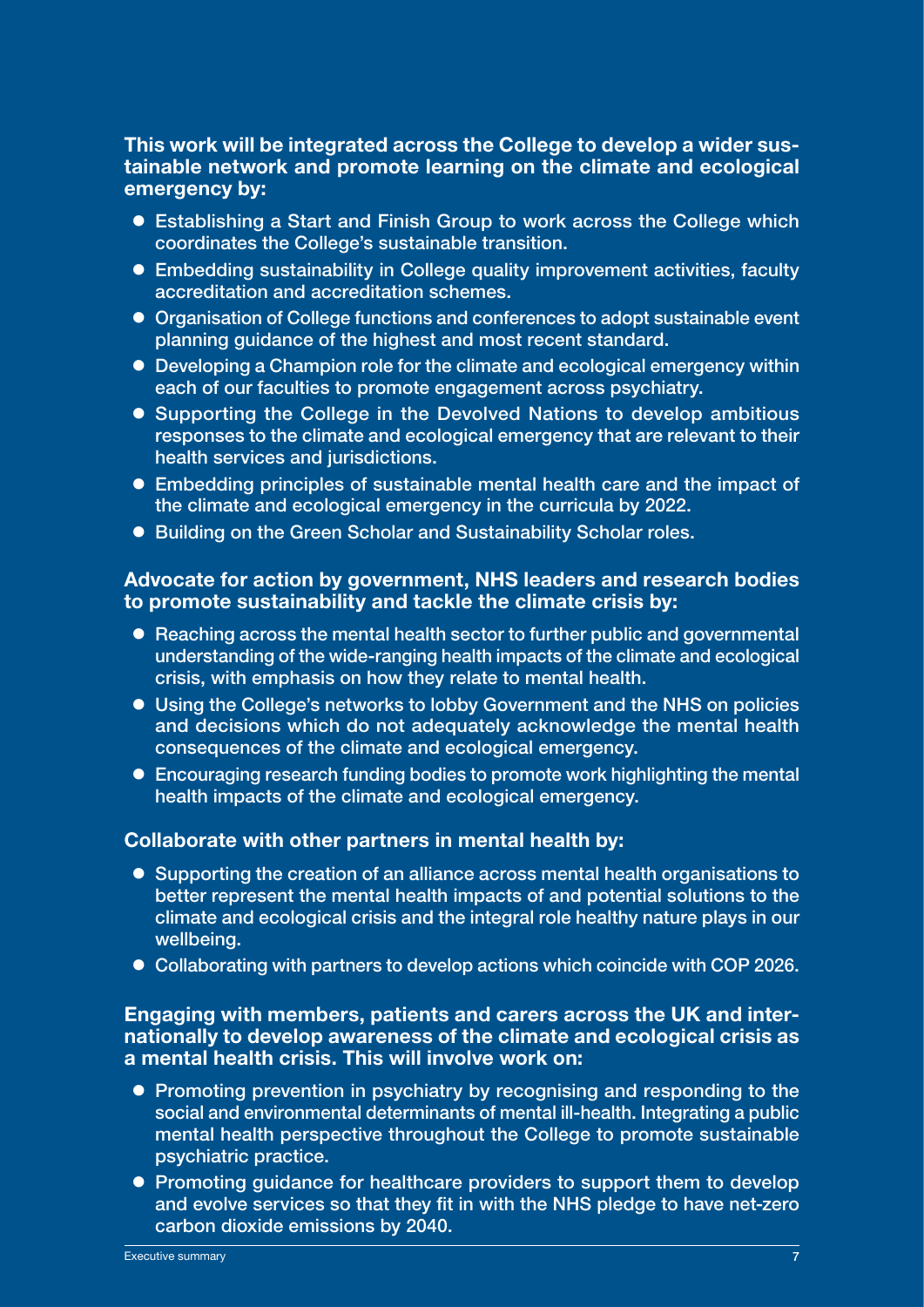- Prescribing guidance: medications and their prescribing have a substantial carbon footprint. There are sustainable forms of prescribing which can markedly reduce the carbon footprint of a patient's care without impacting on quality of care.
- Promoting ways we can empower patients to make more informed choices in their care as outlined in the Choosing Wisely campaign and to encourage patients to assist in the development of mental health services that are more collaborative and sustainable.
- CPD development through the creation of educational resources for members to support their understanding of the impacts of climate change on mental health and mental health services.
- Providing international members with increased online support to help promote sustainable mental health provision around the world.
- $\bullet$  Engaging with patients and carers to help them play a part in designing new. sustainably focused health services.
- Including and involving the voices of young people, encouraging a sense of agency in how their future is to be determined, promoting self-esteem and resilience.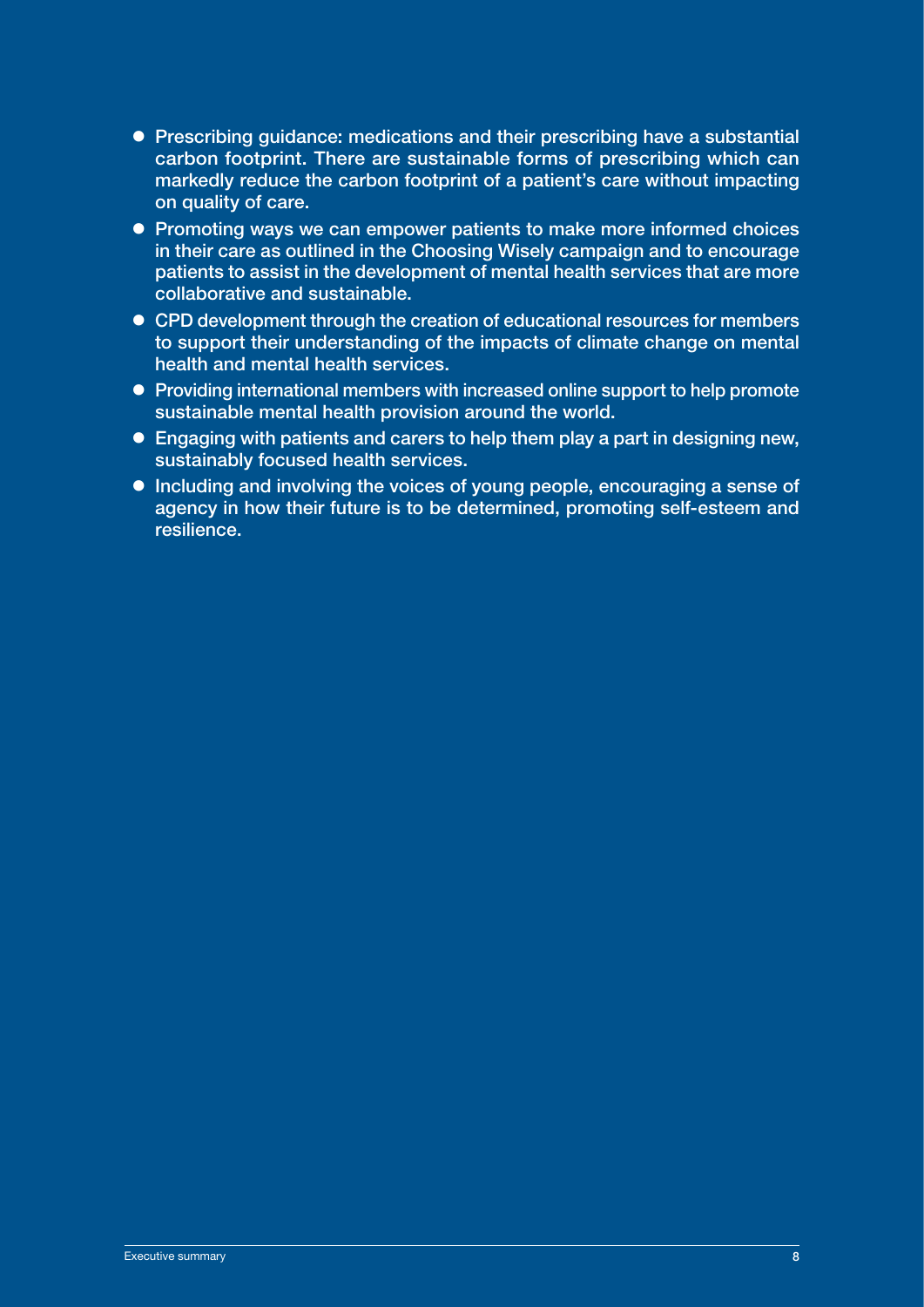## <span id="page-8-0"></span>**Introduction**

*"The eyes of all future generations are upon you. And if you choose to fail us, I say – we will never forgive you."* 

*– Greta Thunberg, UN Climate Summit, New York, 23 September 2019*

Around the world, climate change and environmental degradation are resulting in major impacts on human health and an unprecedented loss of biodiversity. Human populations are already experiencing the health effects resulting from more severe storms, floods, air pollution, wildfires and droughts; whilst food insecurities, extinction events and loss of habitats are altering how and where people live. These changes are being experienced disproportionately in the Global South, but are increasingly tangible elsewhere, including in the UK.

A global campaign calling for action against climate change in 2019 led to worldwide demonstrations by children and young people. Such protests highlight that the consequences of inaction will most profoundly affect the youth of today. Meeting their urgent demand to adopt sustainable ways of living is necessary to secure a healthy and prosperous future for them, for generations to come and for the planet.

The incredible progress made in healthcare will be compromised without focused, collective action over the next decade. The health sector has a key role to play in the mitigation of climate change and other environmental threats. Tackling these threats requires a positive vision of the future in which restoration of our relationship with the natural world is linked to improvements in human health and wellbeing. This logic is articulated by The Lancet's 2019 report on the Climate Countdown (Watts *et al*, 2019) which states that "placing health at the centre of this transition will yield enormous dividends for the public and the economy, with cleaner air, safer cities, and healthier diets".

In October 2020, despite being in the midst of fighting the COVID-19 pandemic, the NHS became the first world's first national health system to commit to becoming 'carbon net zero'. Chief Executive of the NHS in England, Sir Simon Stevens, acknowledged that 2020 had been dominated by COVID-19 and was the most pressing health emergency facing us, but added that "undoubtedly climate change poses the most profound longterm threat to the health of the nation" (NHS England and NHS Improvement, 2020b).

The COVID-19 pandemic has taught us the following lessons, which we must bring forward if we want to overcome climate change and ecological collapse:

- 1 Global health crises exacerbate existing inequalities those who are already disadvantaged are often most affected (Raju *et al*, 2020; Kluge *et al*, 2020; Corburn *et al*, 2020).
- 2 Our mental and physical health is inextricably linked with the health of the natural world (IPBES, 2020).
- 3 Large-scale public health crises can lead to swift, effective and collaborative change.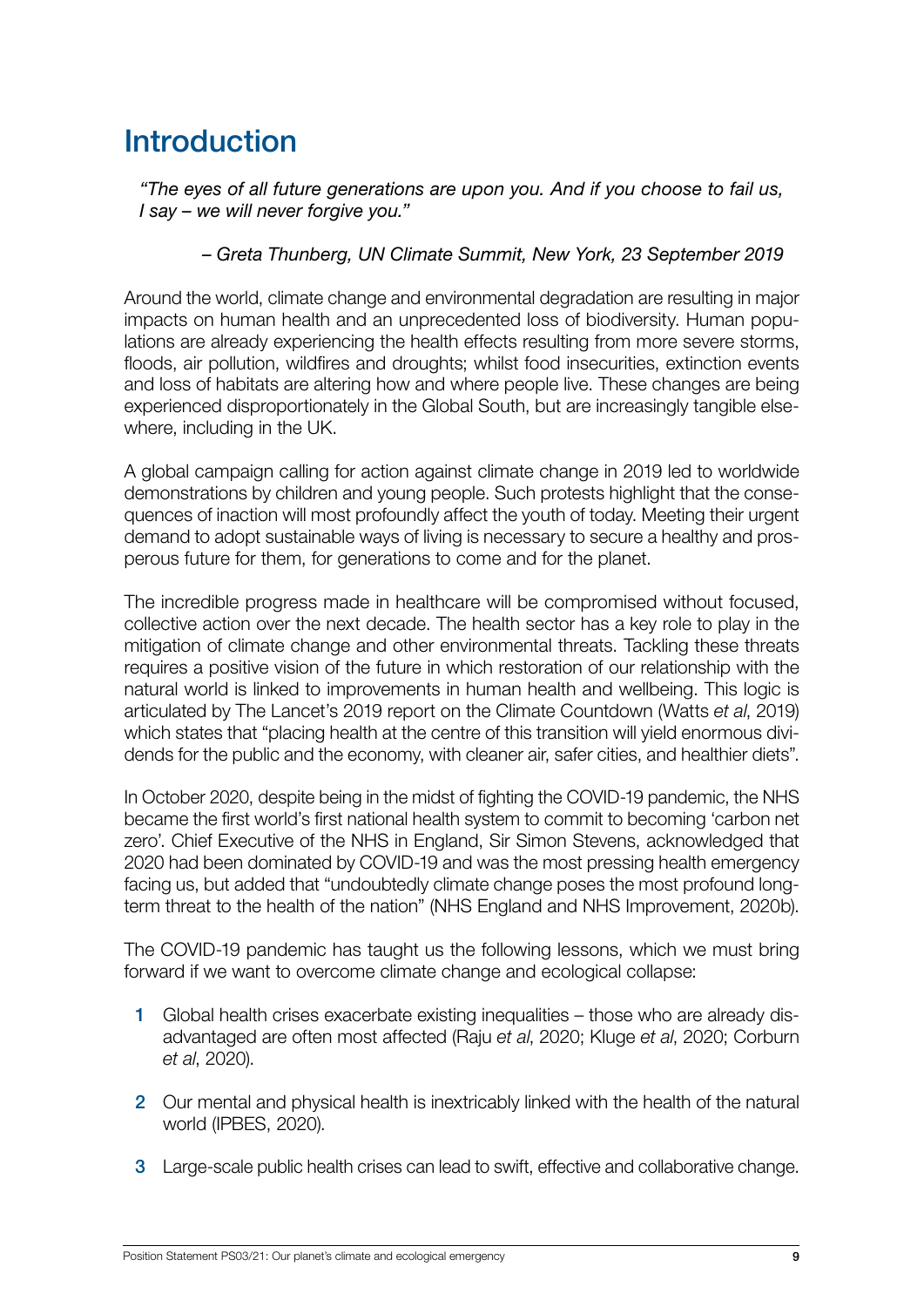<span id="page-9-0"></span>A tremendous effort by national and international organisations to tackle the dual threats of climate change and ecological degradation is already under way. UK, global and international frameworks of action, including the UK Government's Climate Change Act; the United Nations' Sustainable Development Goals; Conference of Parties (COP); Convention on Biological Diversity; United Kingdom Health Alliance on Climate Change (UKHACC) and NHS plan for delivering a net-zero NHS. However, without concerted collective pressure and effort, these organisations and frameworks will not achieve their goals.

## Section 1: Mental health impacts

There is increasing evidence of both direct and indirect impacts on mental health from the climate and ecological emergency (Berry *et al*, 2018; Hayes *et al*, 2018). Climate change refers to changes to the weather from rising global temperatures due to use of carbon-based fuels, whilst the ecological crisis describes how changes in land and water usage are degrading the natural world. Although these problems are interconnected, each has their own research background and there are differing implications for mental health.

#### 1A: Climate change and air pollution

Changing climate is exacerbating existing mental health problems and leading to psychological distress and the onset of new episodes of mental illness (Beaglehole *et al*, 2018). In addition, extreme weather events damage health infrastructure, and impact upon the functioning of health and social systems (IPCC, 2014). Heat waves, cyclones, floods, hurricanes and droughts are all increasing in frequency and severity as a result of human-induced climate change (IPCC, 2014). These events, when combined with sea-level rise, wildfires and land use change all contribute to livelihood losses, uncertainty and, in the longer term, forced migration.

#### Floods

Flooding is the most commonly recorded extreme weather event, both in the UK and globally, with flood events increasing in frequency and severity as a consequence of climate change (Met Office, 2021). The mental health effects of floods are significant, with one UK study of flooded households showing that 20% of participants who had been flooded had probable depression, 28.3% had probable anxiety and 36% had probable PTSD at one year (Waite *et al*, 2017). Follow-up studies of this cohort have continued to show a persistently elevated prevalence of these mental disorders several years later (Mulchandani *et al*, 2020).

Another study of 30 locations in England and Wales that conducted interviews with residents affected by flooding found that psychological impacts were more commonly reported than physical effects (Tunstall *et al*, 2006). Further, the prevalence of mental health symptoms (psychological distress, anxiety and depression) has been found to be two to five times higher among individuals who reported flood water in the home compared to non-flooded individuals (Paranjothy *et al*, 2011).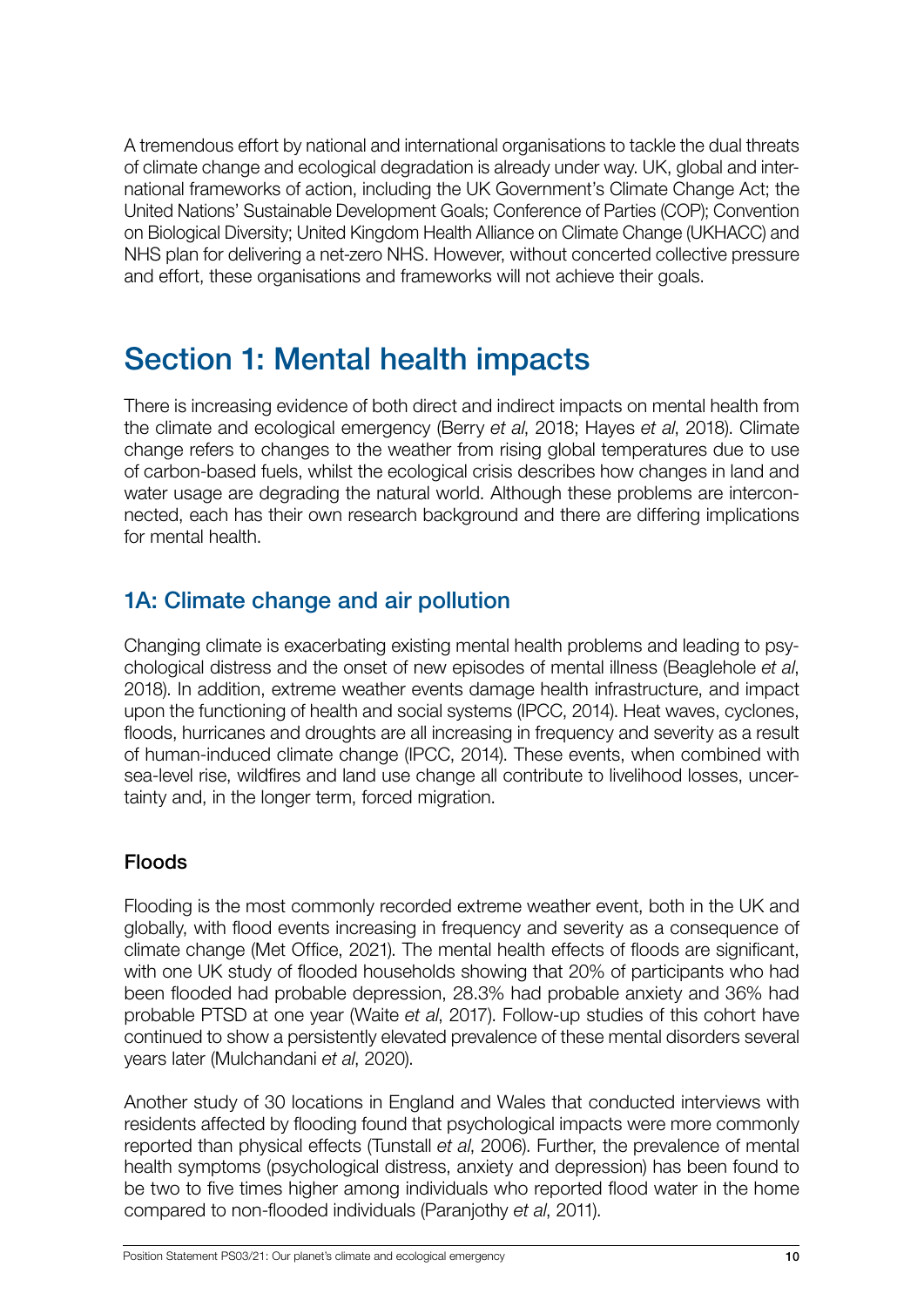The adverse effects of flooding on mental health have been documented in many studies across the world (Fernandez *et al*, 2015). This indicates that the predicted increase in flood events in the UK and beyond will undoubtedly negatively impact on the mental health of those involved.

#### Cyclones, hurricanes and storms

Coastal storms, such as tropical cyclones, are predicted to become more severe as climate change progresses (IPPC 2014). Severe storms are recognised to have substantial adverse impacts on the mental health of affected residents and disaster-relief responders (Lane *et al*, 2013) and people with pre-existing mental disorder experience worse psychological outcomes when exposed to such climatic events (Hayes *et al* 2018). Widespread damage to property, livelihoods and displacement all play a role in the adverse impacts on mental health. These impacts are predicted to become more marked in coming decades, with 13% of the world's urban population living in vulnerable, low-lying coastal regions and further coast-ward migration predicted (IPPC 2014). As with other climate-related hazards, women may experience particularly adverse effects on their mental health (Ayeb-Karlsson, 2020a).

#### **Droughts**

Droughts are increasing in severity and frequency as climate change accelerates. A recent systematic review identified those particularly at risk of adverse mental health effects from drought to include women, adolescents, people of lower socioeconomic status, the elderly and farmers (Cianconi, 2020) who may show feelings of distress and helplessness (Padhy, 2015).

Currently, the majority of available evidence is relevant in a global context, rather than being specific to the UK.

#### **Wildfires**

Recent large-scale wildfires in Siberia, the Amazon, North America and Australia have all focused attention on the devastating impact that wildfires can have on ecosystems. In addition, there is increasing evidence of the adverse effects on health, including mental health when these fires occur near human settlements (Cianconi, 2020; Laugharne, 2011; Belleville, 2016). Adverse outcomes such as PTSD, depression and substance misuse have the potential to become long-lasting in the aftermath of wildfires (Bryant *et al*, 2019).

#### **Heat**

The average temperature in the UK during the most recent decade has been on average 0.9º C warmer than the 1961–90 average, and all of the top ten warmest years for the UK since 1884 have occurred since 2002 (Met Office, 2019). According to the IPCC, the frequency and severity of heat waves is predicted to continue to increase in the UK and most other land regions (IPCC, 2018). A systematic review has established firm evidence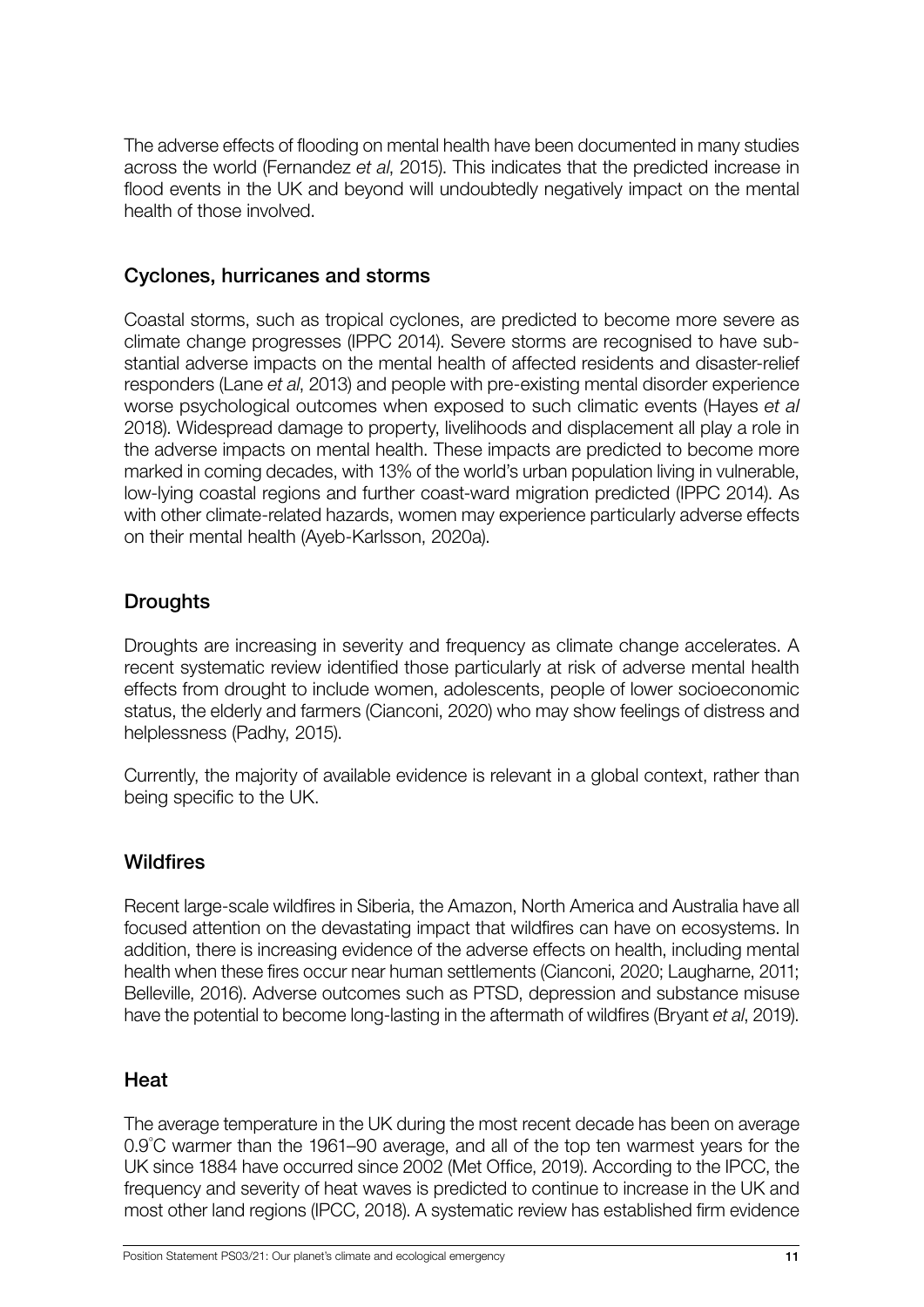<span id="page-11-0"></span>of an association between heat and suicide and also for increasing mental health service use during hot weather (Thompson *et al*, 2018). In addition, mortality has been shown to be higher during hot weather in people with mental illness (Page *et al*, 2012) and psychiatric symptoms appear to be exacerbated in patients being nursed in hot buildings (Tartarini *et al*, 2017). There is also emerging evidence that emergency attendances and psychiatric admissions increase during hot weather (Basu *et al*, 2017). Among general populations, it seems that unusually high temperatures are linked to worsening mental health (Obradovich *et al*, 2018; Noelke *et al*, 2016).

#### Air pollution

There is evidence of an association between long-term exposure to air pollution and depression and anxiety as well as a possible association between short term exposure and suicide (Braithwaite *et al*, 2019) and dementia (Chen *et al*, 2017). Evidence on this area is still limited and associations have not been studied over the lifetime of the participants and causation has not been directly proved.

#### Insecure food systems

The IPCC report on climate change shows that "observed climate change is already affecting food security through increasing temperatures, changing precipitation patterns, and greater frequency of some extreme events" (Mbow *et al*, 2019). There are 135 million people across the world experiencing food insecurity which, unsurprisingly, given its potentially destructive effects on nutrition and livelihoods, has been shown to be independently associated with higher levels of psychological distress, psychiatric illnesses and impaired childhood development (Melchior *et al*, 2009; Sorsdahl *et al*, 2011; Jacka *et al*, 2011; Carter *et al*, 2011).

#### 1B: Biodiversity loss

We are currently in the midst of what has been described as the 6th mass extinction (IPBES, 2019). An average of 25% of species across plants and animals are under threat, with a global rate of species extinction that is tens to hundreds of times higher than that averaged over the past 10 million years (IPBES, 2019). This trend can also be seen in the UK with an accelerating decline in species diversity and abundance in species since 1970 (IPBES, 2019). These are losses which are not fully replaceable and indeed some are irreplaceable.

Biodiversity is a term which in the broadest sense describes all of life on earth. It is a central part of what we think of as nature and is closely related to concepts such as Mother Earth, biosphere and ecosystems (IPBES, 2019). The sum total of the plants, animals and microbes, both on land and in water, have an inherent value which deserve our stewardship in its own right.

However, this web of life is also the source of resources which we are entirely dependent upon including "breathable air, fertile soil, productive land, bountiful seas and an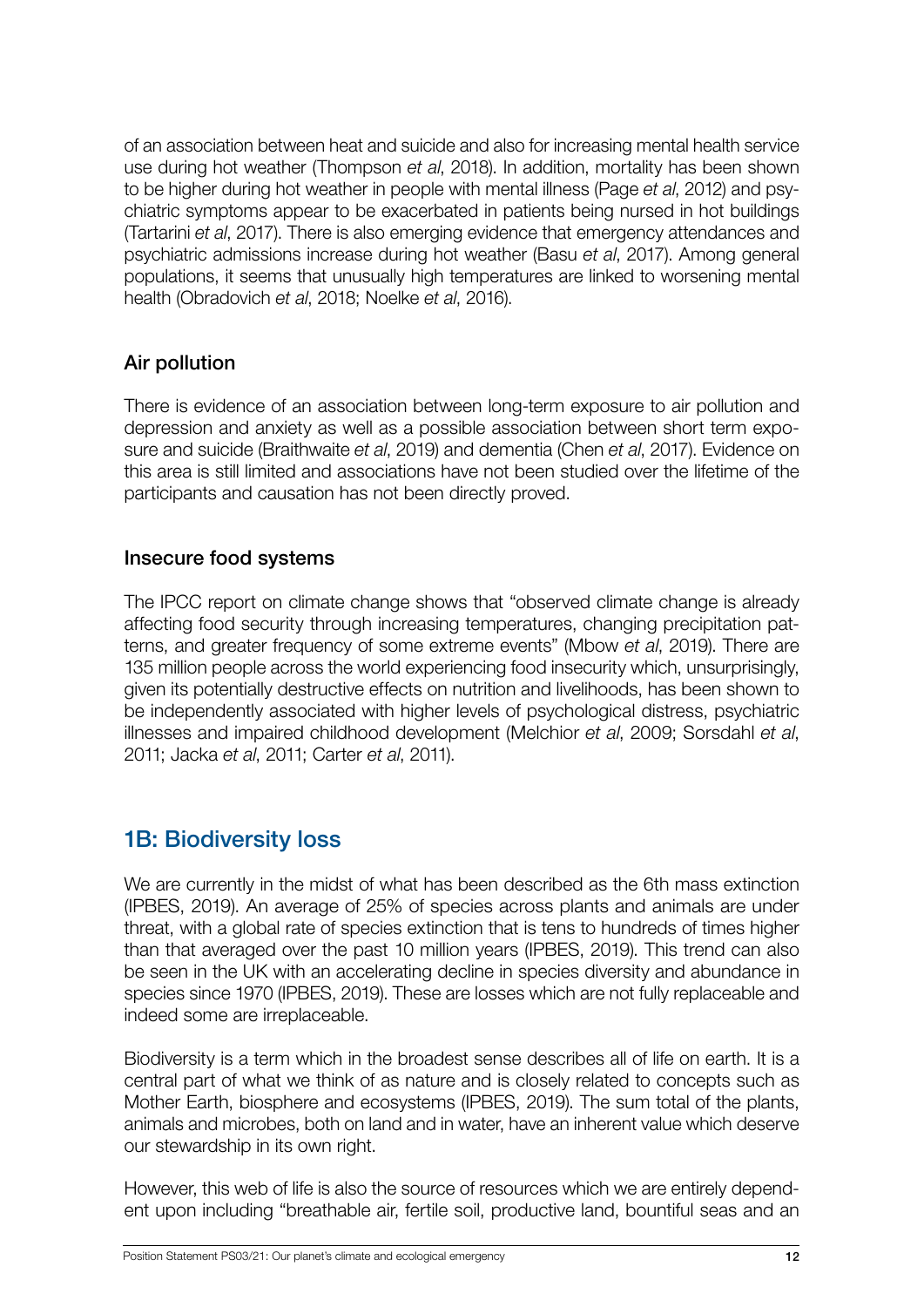equitable climate" (Millennium Ecosystem Assessment, 2005). Beyond these most basic needs nature is described as underpinning "all dimensions of human health and contributes non-material qualities of life – inspiration, learning, physical and psychological experiences, supporting identities – that are central to quality of life and cultural integrity even if their aggregated value is difficult to quantify" (IPBES, 2019). Our health is completely entwined with that of all life on earth.

#### Nature and mental health

Such are the impacts to our way of life that the threat to biodiversity should concern all health-care professionals. However, the therapeutic benefits of nature and the importance of healthy natural environments to wellbeing highlight why psychiatry has a specific role to play. There is clear evidence that healthy environments and contact with nature are important for our mental health (IPBES, 2019). Simultaneously, our clinical work has potentially detrimental effects to nature which we are accountable for and should look to mitigate, such as the impact of the pharmaceutical industry on the environment (HCWH, 2018).

We are part of nature so what is good for nature is good for us. Concepts such as biophilia, a need for nature, ecopsychology and nature-connectedness highlight how much we depend on the health of our natural environment. The causal links underlying the positive impact of nature on our wellbeing are not fully understood but is believed to involve our stress pathways (Hartig *et al*, 2004). It is also recognised that nature's impact for many is mediated by a spiritual connection to the natural world (Irvine *et al*, 2020).

#### Natural solutions for mental health

Appreciating the close relationship between nature and our mental health opens up solutions to build a model of health care that is sustainable, focused on prevention and has co-benefits for our planet. It has been recommended that a central part of the UK's 25-year environmental plan should include the integration of green spaces into mental health care (HM Government, 2018). There is already relevant work in this area, which could help with this recommendation including the growing importance of social-prescribing and green care.

These frameworks provide treatments which are helpful for people suffering from mental illness (IBPES, 2019). Moreover the wider inclusion of nature at a population level also has important implications for public health, including reducing social inequality (Mitchell *et al*, 2015). Finally, many nature-based solutions in mental health care have important co-benefits including enhanced nature connectedness as well as protecting our environments. These are all reasons to join and advocate for a health service that is not only sustainable but natural (Wildlife and Countryside Link, 2020).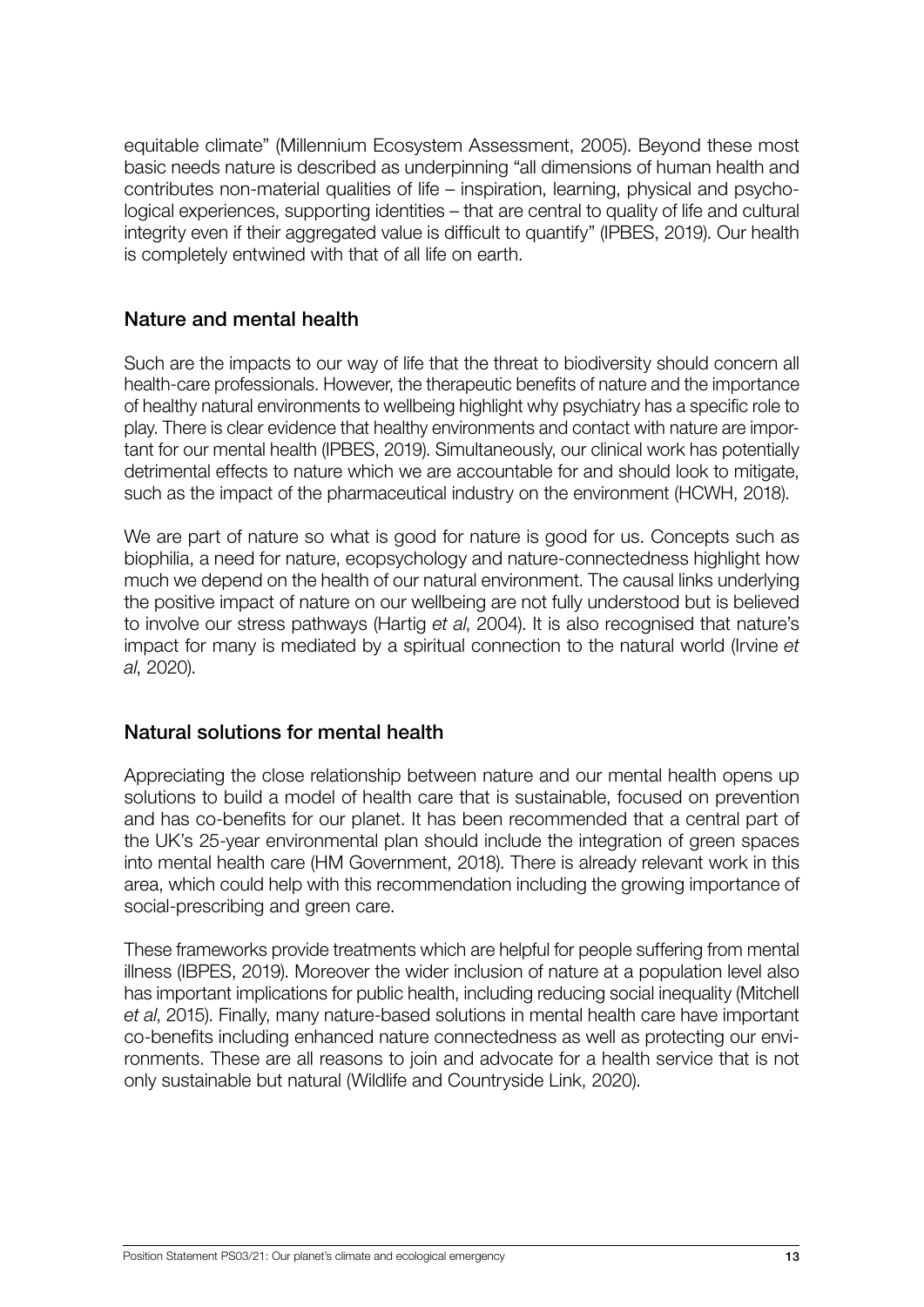#### <span id="page-13-0"></span>1C: Forced migration and vulnerable populations

Representing the full impact of the planetary crisis on mental health is challenging. The changing climate is causing instability to land use and access to resources; this in turn can lead to forced migration and armed conflict, which have profound impacts on people's health.

#### Migration and 'trapped' populations

The UN High Commission for Refugees (2020) describes climate change as exacerbating and creating increasingly complex emergencies. They also estimate that there were 79.5 million forcibly displaced people in the world by the end of 2019, of these 23 million were refugees and 50.8 million were internally displaced (i.e. displaced within their own country's borders) (IDMC, 2020).

People migrate for a variety of reasons, including environmental ones (Black *et al*, 2011). Moreover, climate change not only pushes people to migrate, but can create 'trapped' populations' – people unable to leave environmentally risky locations despite wanting to (Ayeb-Karlsson *et al*, 2018). Climate change also creates indirect pressures for migration by instigating armed-conflicts (Government Office for Science, 2011).

Climate-induced mobility and immobility can lead to various wellbeing impacts including stress, anxiety, depression, and PTSD (Government Office for Science, 2011; Schwerdtle *et al*, 2018; du Bray *et al*, 2017). Rural–urban migration, for example, may lead to people facing non-economic losses (UN, 2013) such as loss of belonging through the sense of a place and home, loss of inter-generational livelihood activities, local identity and thereof reduced wellbeing (Ayeb-Karlsson, 2020b; Gibson *et al*, 2019). People migrating to cities also often move to slums or informal settlements (Ayeb-Karlsson *et al*, 2020). In this way, the new urban life may introduce them to dangerous living and working conditions that can result in injuries, health issues or indebtedness that may push people towards substance-use and criminal activities (Ayeb-Karlsson *et al*, 2016).

Much climate-induced migration is internal, but when migration is further afield it can cause psychosocial malaise as people displaced can face stressors associated with xenophobia and racism (Gleick, 2014), albeit that migration can also support psychosocial resilience by fostering hope and belonging for refugees in countries where they feel welcomed (Siriwardhana & Stewart, 2013). Nevertheless, migration is associated with increased rates of stress, PTSD and anxiety (Gleick, 2014) and there is also evidence that refugees face an increased risk of schizophrenia and other non-affective psychotic disorders in addition to other mental and physical health inequalities (Hollander *et al*, 2016).

#### Disproportionate effects on disadvantaged groups

Climate change can be understood as a social determinant for mental health (Compton, 2014). The Lancet's 2018 report on the Climate Countdown states: "By undermining the social and environmental determinants that underpin good health, climate change exacerbates social, economic, and demographic inequalities, with the impacts eventually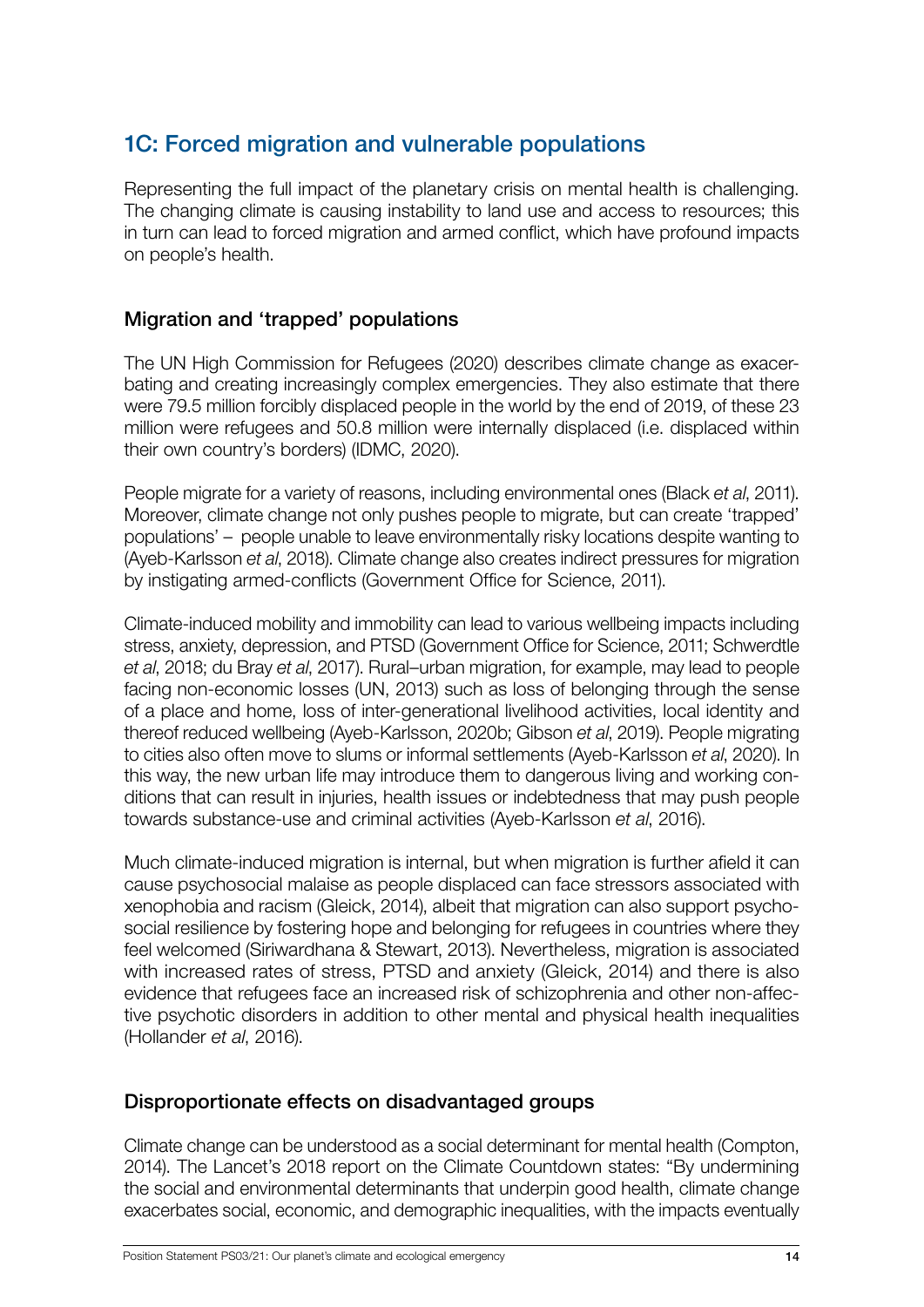felt by all populations." These inequalities are seen within individual societies but are also magnified in the Global South.

There is evidence of an increased impact of climate change on refugees and migrants (Schwerdtle *et al*, 2018), ethnic minorities, the homeless and vulnerable populations such as the poor in the Global South (Nath & Behera, 2011). Other historically disadvantaged groups are also facing worse health outcomes due to climate change, including women, children and adolescents, elderly, disabled and those with low socioeconomic status. Climate change causes a reduction of social support, the destabilisation of fragile mental health, as well as development of new mental difficulties (Gruebner, 2017).

Likewise, the ongoing COVID-19 pandemic has highlighted and reinforced the inequalities already evident within our society, including access to green spaces and nature.

#### Children and young people

Children, young people and future generations will disproportionately bear the greatest effects from climate and ecological degradation while holding the least culpability. This impending intergenerational injustice has been expressed in the school strike movement.

RCPsych conducted discussion groups with young people during this process and found high levels of anger, hurt and fear for what the future holds. These psychological dimensions are discussed in more detail later in this statement and is something young people are already reporting.

However, the COVID-19 crisis also presents us with an opportunity to 'build back better' (UKHACC, 2020). The RCPsych Values-Based Commission (2016) reported that children and young people want more joined up services and to have their voices heard: rapid changes are already happening within services with more sustainable, joined up ways of working through remote technology.

The findings of the commission are entirely consistent in principle with aims of the Natural Capital Project developed by Gretchen Daily in response to the ecological crisis. She argues that the GDP (gross domestic product) as a measure of economic growth has to be complemented with GEP (gross ecosystem product) and is developing and promoting a range of resources to support this process. As a result of COVID-19, service developments, with their reliance on remote working, are consistent with the sustainability targets towards which the Natural Capital Project is directed and about which so many young people throughout the world are passionately concerned (Tan & Fulford, 2020).

*"For two decades we have grown up not living on a stable Earth. And there are the problems of the economy, social media… Now we're given the climate crisis*  as well. When we think about the 'tipping point', we don't have a choice. We've *not contributed, but it's not an option to opt out'.* 

> – Participant in the RCPsych child and young person (CYP) consultation on the climate and ecological crisis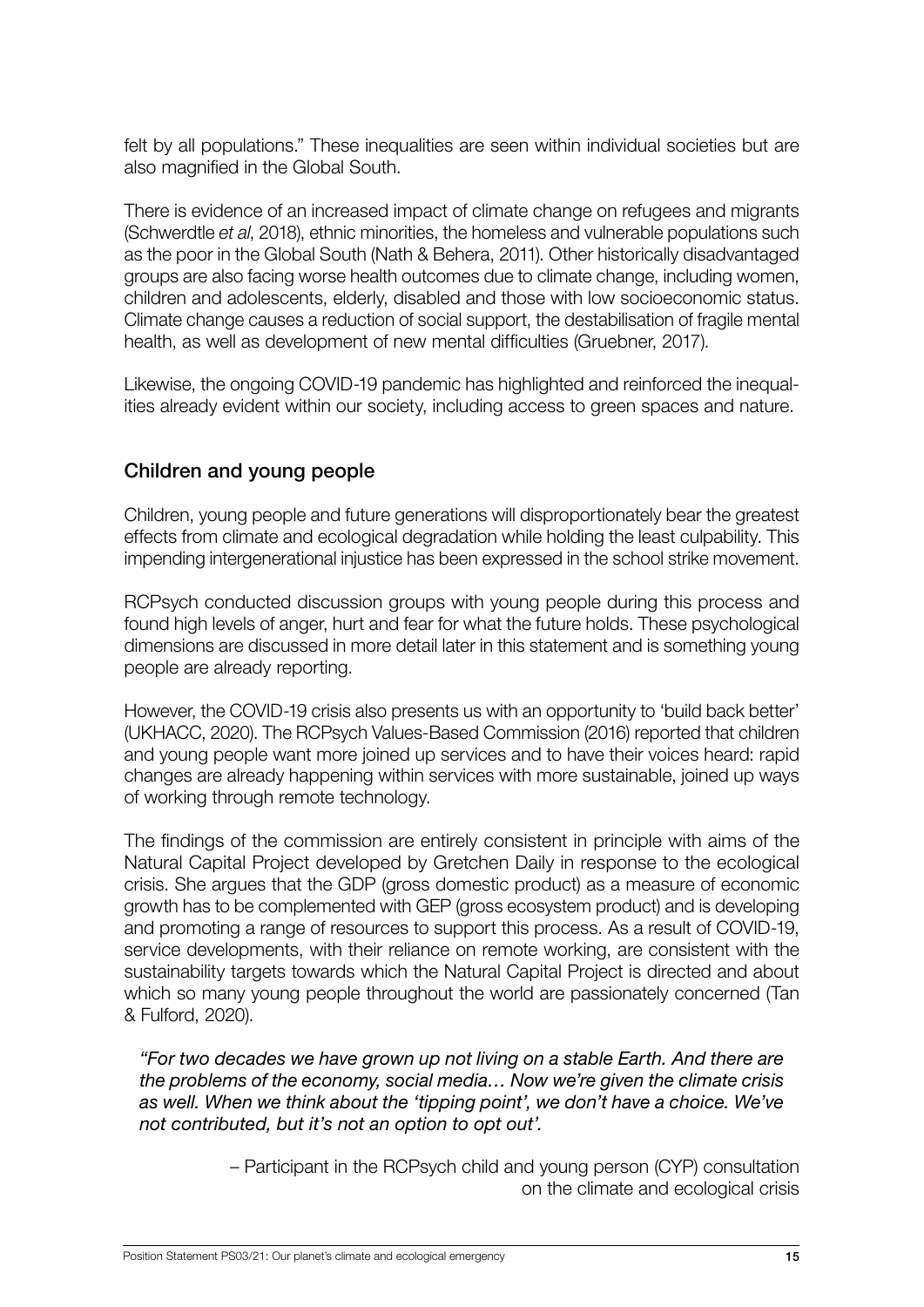#### <span id="page-15-0"></span>Limitations of existing research

There is a need to further detail the relationship between poor mental health, psychiatric illness and impacts from climate-related hazards and biodiversity loss. It is equally essential to promote existing and novel research that illuminates how healthy natural environments promote good mental health. Unpicking underlying mechanisms and demonstrating causality is challenging, and a systems approach has been strongly advocated (Berry *et al*, 2017). Finally, there is a need to better explore and clarify the potential co-benefits of taking action on improving mental (and physical) health.

## Section 2: Psychological dimensions of the climate and ecological crisis

The scale and impacts of the planetary crisis can be overwhelming, leaving people unsure how to respond. The crisis can be experienced in different ways, with people moving through a variety of attitudes and responses. However, indifference or disinterest is perhaps most concerning, as it is our emotions and thoughts that guide us towards action. Much of our work as psychiatrists involves supporting people through periods of upheaval and uncertainty. Our psychotherapeutic skills are invaluable in recognising and developing ways in which distress is expressed and responded to.

The consensus from climate scientists that the harmful effects of climate change are due to human behaviour urges us to better understand ourselves. (Cook *et al*, 2016). As a species, we need to understand how we have arrived at this place and why we have been unable to make the necessary changes.

The disruptive, traumatic nature of displacement, insecurity and resource scarcity evoke strong feelings in those directly affected. Simultaneously, the growing awareness of the need to change among those of us who are less obviously directly affected creates powerful emotions. Engaging more deeply with these experiences and recognising their importance is critical to helping to find ways of adapting, building resilience and preparing the ground for change. We therefore join other mental health professionals in acknowledging the central role of psychological dimensions in not only maintaining, but also providing solutions to the planetary crisis.

#### Psychological responses and action

Research from the Yale Program on Climate Change Communication has divided people's attitudes towards climate change in the United States across six categories ranging from dismissive to alarmed (Leiserowitz *et al*, 2020). Amongst Britons, a trend has been noted with a growing number of people identifying as 'very concerned' about climate change (IPSOS MORI, 2019). Each year, more people are shifting their position to one of alarm. Issues of generational justice are also highlighted by a survey showing a majority of British children as 'worried' about the state of the planet (BBC, 2020; Clayton 2017).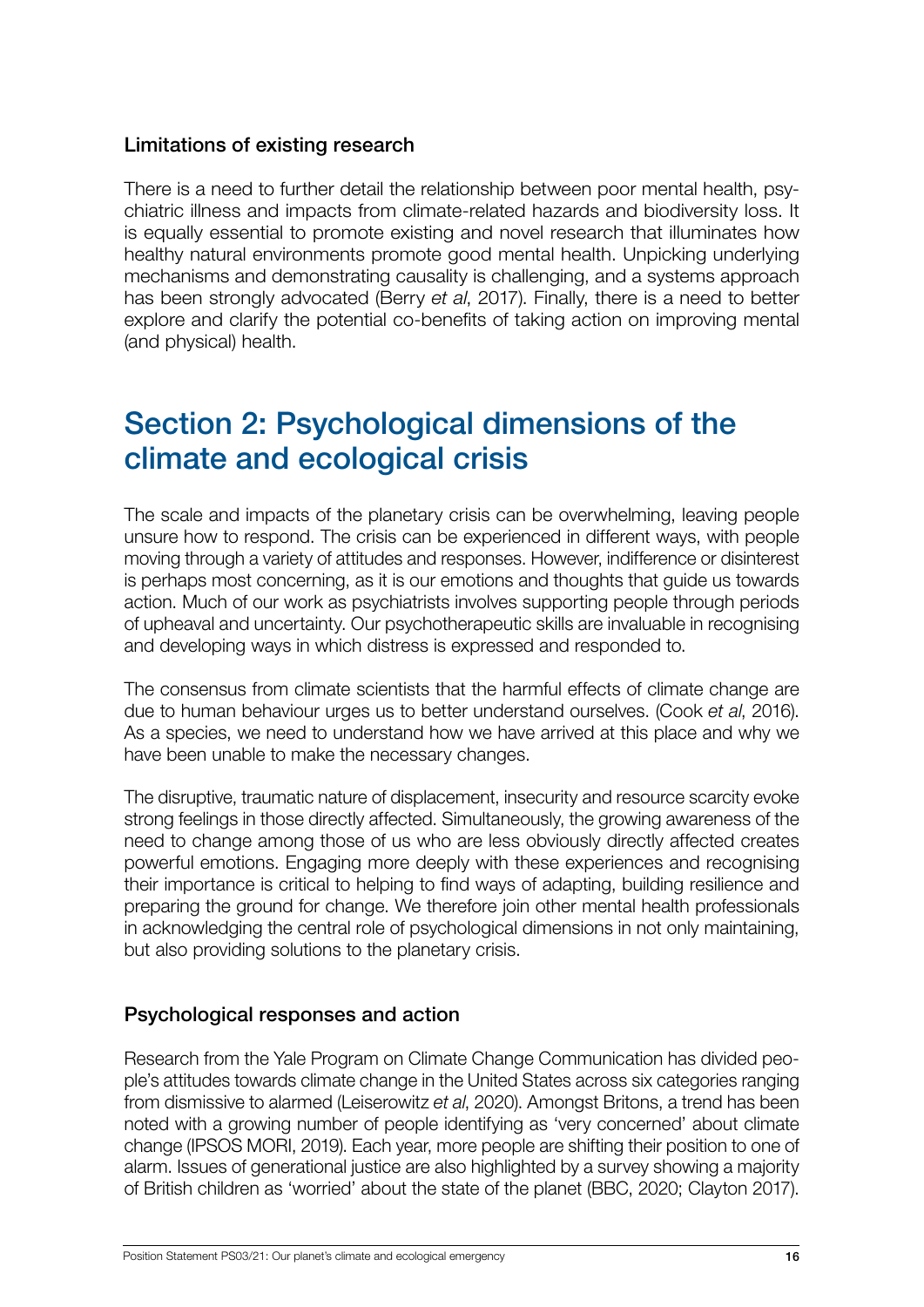Those directly impacted by planetary degradation are most at risk of experiencing distress (Coyle, 2012). Moreover, those most at risk live in low- and middle-income countries that bear the least responsibility (Ingle & Mikulewicz, 2020).

#### Psychological responses and inaction

Many people feel a degree of psychological distance from the crisis, meaning they are less likely to respond with urgency and action than those more directly impacted (McDonald, 2015). A narrative synthesis of cross-sectional studies of young people's views on climate change found that a willingness to act depends on the extent to which impacts are felt (Lee *et al*. 2020). Such a trend is also seen amongst adults, however a better understanding of the influence of psychological distance is needed (Spence, 2020).

Organisations including the IPCC have identified certain responses – such as denial – as posing barriers to adaptation and action (Weintrobe, 2019). Psychological barriers to change are also related to feelings of apprehension, helplessness and confusion. Misinformation and inadequate political leadership can serve to strengthen other unconstructive responses such as fatalism, disavowal (Cunsolo, 2018) and wishful thinking. These reactions can be countered by simplifying the issue, providing practical solutions and demonstrating local impacts of planetary change (Cianconi, 2020).

#### Forms of distress

Extreme weather events and ecological degradation can have direct psychological impact on those who experience them first hand, But, they still can cause distress to those witnessing them through media reporting. Witnessing such climatic events has been tied to a range of emotions, which although not indicative of illness leave a psychological wake. The increased use of terminology such as 'eco-distress' (as well as 'climate grief', 'ecological grief' and 'solastalgia'), reflects a growing recognition of this emerging issue.

#### Eco-distress

The term 'eco distress' is used to describe a range of reactions, including hopelessness, sadness, guilt, anger, worry, fear and alarm to the bad news about our planet. It is important to note that these reactions have been framed as reasonable and functional (Cunsolo, 2018; Cianconi, 2020). Therefore, eco-distress should not be pathologised and is not a mental disorder, and it should be considered a meaningful response to the climate and ecological emergency. Health services should help validate and support patients or colleagues who are experiencing eco-distress.

Many children and young people feel fearful and helpless about their future in a climate-changed world. RCPsych has recently published guidance for young people suffering from eco-distress and guidance for parents and carers.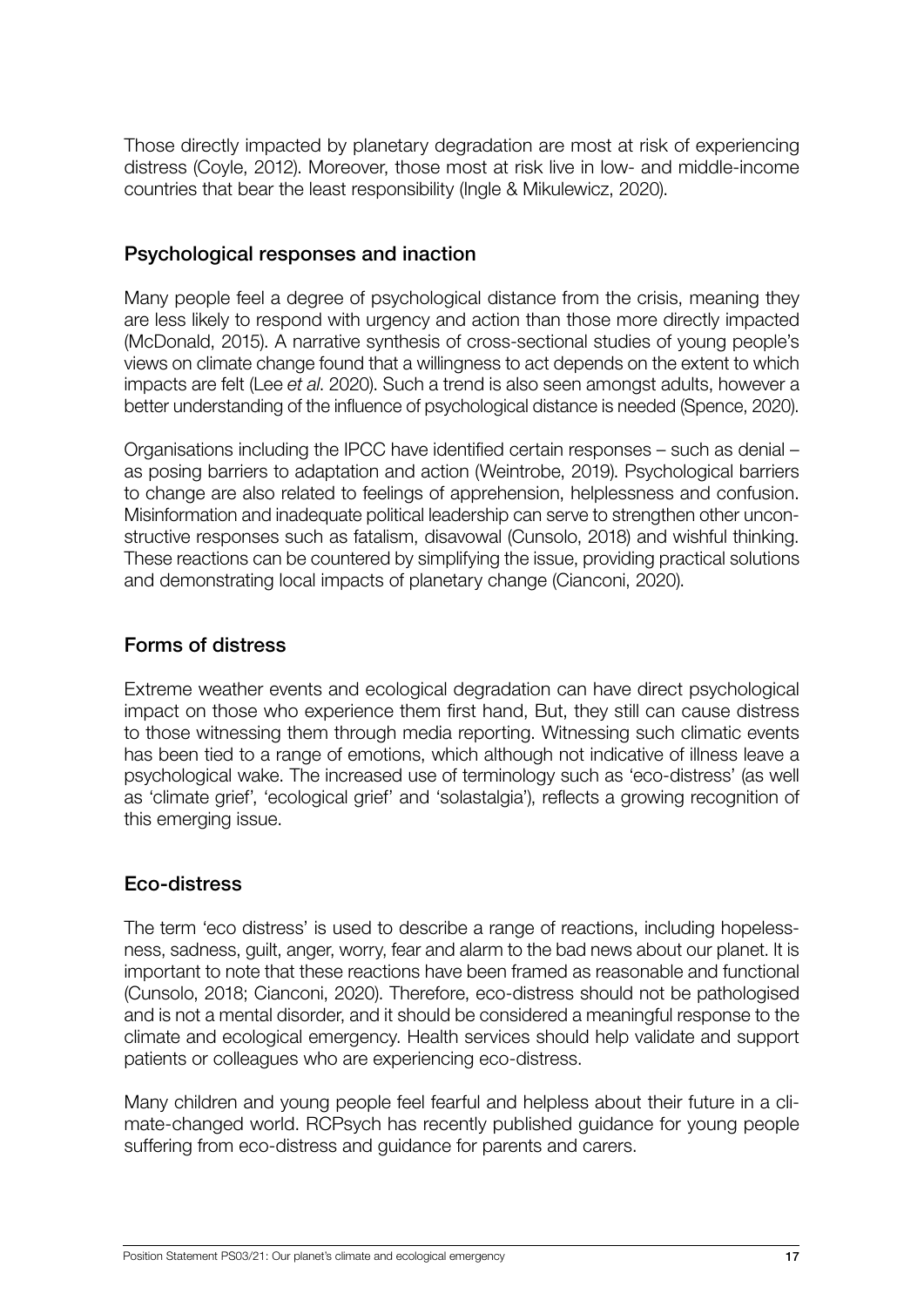<span id="page-17-0"></span>*"Acknowledge that this is not just typical anxiety and depression. It feels different. Stop giving the advice. If it causes you stress, leave it to someone else. [Do what others] are doing: Hold us. Offer therapy to activists."* 

> – Participant in the RCPsych child and young person (CYP) consultation on the climate and ecological crisis

#### Psychological support, adaptation and resilience

Important work has already been developed by psychology and psychotherapy colleagues (BPS, APA, Climate Psychology Alliance (CPA) ), which includes a range of practices for individuals and groups to face difficult feelings ([Work that reconnects](https://workthatreconnects.org)). Active hope, eco-psychological insights, nature connectedness, deep adaptation and many other approaches are exploring these psychological processes and transformations (Macy, 2021; Bendell, 2018).

There is already considerable psychiatric and psychological expertise in the promotion of resilience, mental health responses to extreme weather events, and management of trauma-related conditions. We welcome a renewed respect for and learning from indigenous ways of living in harmony with nature. There is also the extensive contribution from faith practices and communities who recognise the spiritual and ethical dimension of environmental challenges and the place of ceremony and prayer in meaningful human transformation.

The core skills of every psychiatrist lies in assessing and helping people in distress, who present risks to themselves or others. Familiar with balancing social and individual psychological factors, we are in a position to help formulate solutions with both short-term and long-term perspectives. Transferring, extending and offering these psychotherapeutic skills to address the wider challenges of the climate and nature crisis for individuals and populations is a challenge open to us as mental health professionals.

## Section 3: Finding solutions

Despite facing unprecedented global climate and ecological threat, we can, indeed must, take positive and coherent action. Health professionals should act to protect and promote public health in the face of these threats. Mental health professionals can take advantage of the trust they hold, their expertise and diverse knowledge, to become leaders in articulating the health consequences of the planetary emergency.

#### Creating sustainable mental health services

The NHS in England produces 27.1m tonnes of carbon annually (NHS England, 2018) and is the single largest emitter of greenhouse gases in the UK public sector. The work of the Sustainable Development Unit and The Greener NHS Campaign is helping the NHS move to reach net-zero carbon emissions. More work is urgently needed and mental health services should be at the forefront of finding solutions which create truly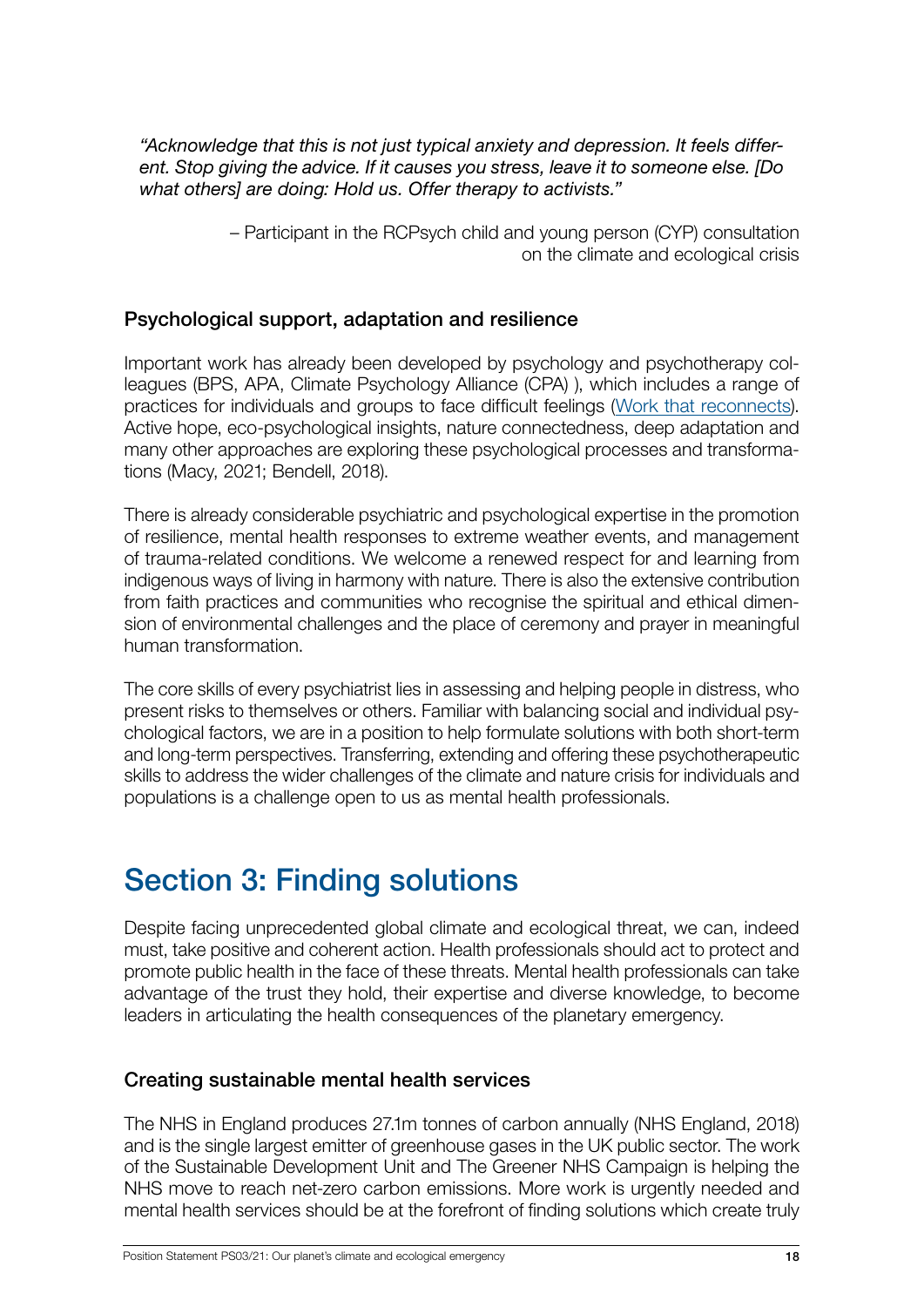sustainable mental health services. The following sets out how mental health services can contribute to the '[Race to Zero'](https://unfccc.int/climate-action/race-to-zero-campaign#eq-3).

In Scotland, the NHS has targeted net-zero emissions by 2045. This includes each NHS Health Board establishing a Climate Change/Sustainability Governance Group to oversee their transition to a net-zero emissions service. NHS Scotland has also appointed the global consultancy, Ricardo, to support its activities towards a net-zero target.

In 2019, Welsh Government declared a climate emergency for Wales to help trigger more focused and greater action to meet the climate change challenge. Welsh Ministers have also re-enforced the ambition for the public sector in Wales to be net-zero carbon by 2030. As the largest public sector organisation in Wales, the NHS has an important role to play to contribute towards this target (Welsh Government, 2021).

The [Decarbonisation Strategic Delivery Plan for NHS Wales](https://gov.wales/nhs-wales-decarbonisation-strategic-delivery-plan) sets out proposals which in some areas will require a fundamental shift in the nation's approach to healthcare.

#### Preventative psychiatry and a wellbeing approach

To promote sustainable care, psychiatry needs to bolster primary, secondary and tertiary prevention efforts. Detecting and treating illnesses early to halt or slow their progress can reduce relapses, and prevent patients deteriorating to the point of needing hospitalisation. A preventative approach also looks to address inefficiencies in care.

Climate change and biodiversity loss are social determinants of health. There needs to be greater emphasis on the importance of social determinants of mental health more generally. An understanding and recognition of these 'upstream factors', such as poverty and childhood trauma, is part of any public mental health perspective (Byrne & James, 2020). A population cannot be expected to be healthy without adequate housing, robust health and education services, nature rich green and blue spaces and a prioritisation of readily accessible nutrient rich foods.

#### Choosing Wisely and sustainable use of medication

Procurement (the purchase of medication and medical equipment) accounts for the majority (60%) of the carbon footprint of the NHS in England (NHS England, 2009). A 2016 study showed that a reduction of £300,000 could be achieved across England by improving prescribing behaviour of just one psychiatric medication (flupenthixol decanoate LAI), which equated to £250 per patient per year and 170,000 kg CO2e (Maughan, 2016). NHS Psychiatric services need to re-assess current services and interventions to improve their sustainability. Psychiatrists should aim to prescribe medication at the lowest effective dose, monitor and discuss adherence and be aware that stopping unnecessary prescribing in collaboration with patients can be an effective intervention.

Improving quality and thoughtfulness of care is an important part of achieving sustainability. Choosing Wisely UK is part of a global initiative aimed at improving conversations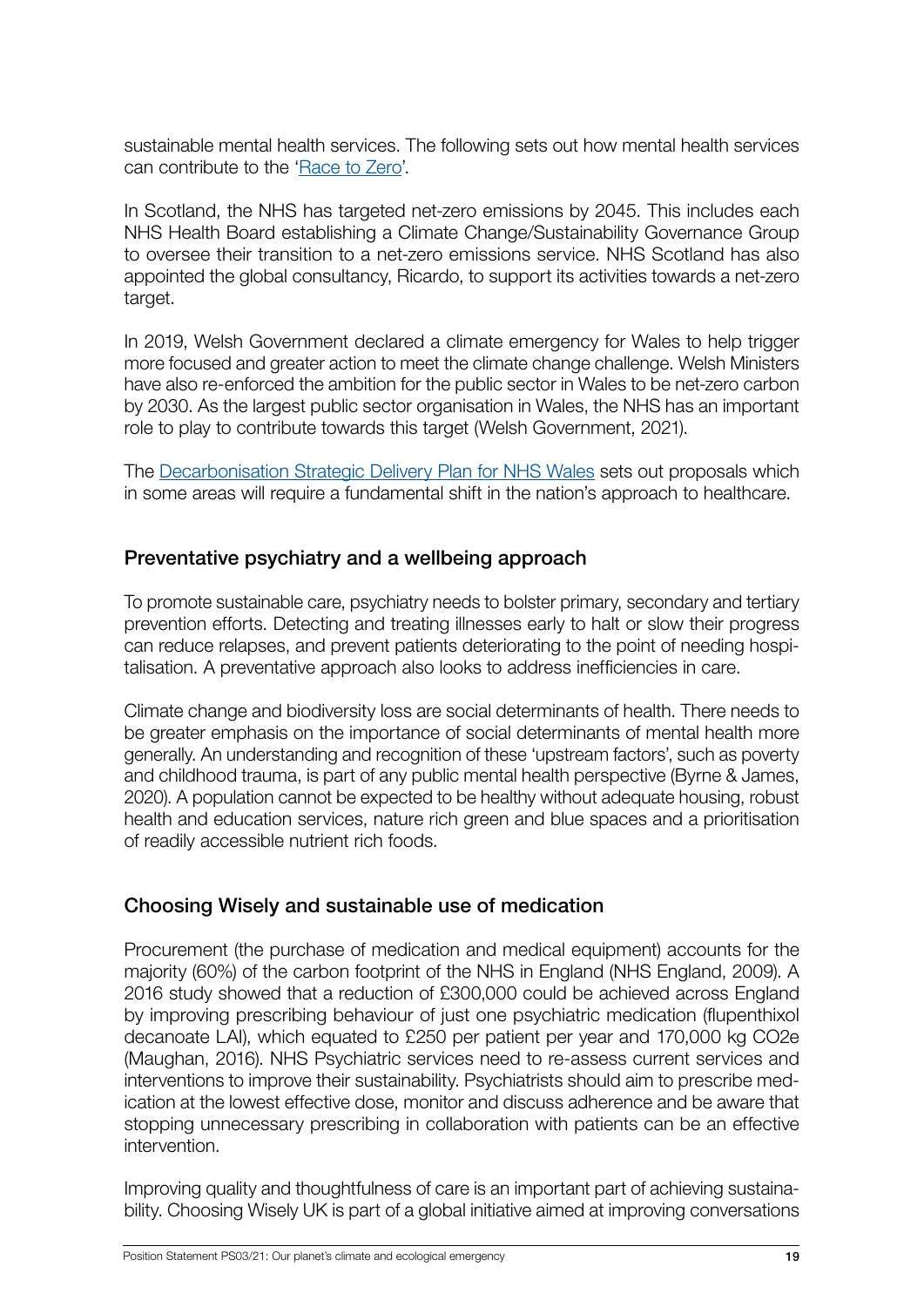between patients and their doctors and nurses. By having discussions that are informed by the doctor, but take into account what's important to the patient, both sides can be supported to make better decisions about care. Often, this will help to avoid tests, treatments or procedures that are unlikely to be of benefit.

#### Green Plans

A Green Plan is an NHS Board-approved document outlining an organisation's aims, objectives, plans and priorities for improving their local and global environmental and socio-economic impacts (NHS England, 2018). It aims to help NHS trusts to drive improvements in the best interests of the public's health, and ensure services remain fit for purpose today and for the future.

A Green Plan sets out a vision, an action plan and ways to report and track progress of how NHS trusts work towards meeting their carbon reduction targets. These include areas such as capital projects, asset management and utilities, human resources, travel and logistics.

Clinician input is particularly important in the following areas:

- Sustainable care models such as a recovery orientated approach, prioritising the well-being of staff, integrating physical and mental health care and linking up with local community services to provide more holistic social support.
- Green space and biodiversity such as green walking projects, growing food and planting to increase biodiversity in hospitals.
- Sustainable use of resources such as choosing wisely when prescribing, electronic referral forms and reducing the amount of clinical waste.

Green Plans set out a path by which NHS organisations can improve the health of the local community in a way which respects their dependence on the planet. All NHS organisations should act to ensure they have a Green Plan to set out how they can achieve the goal of a carbon zero organisation that is nature friendly.

#### Social prescribing and sustainability

Social prescribing supports the 'social' in the biopsychosocial approach and part of its proposed therapeutic benefit is via enhanced connection with nature and communities. Social prescribing is the term used for introducing individuals to activity-based groups in their local area, examples include groups for gardening or walking in nature and activity groups such as football, drama and knitting. These groups are community based and often run by the charitable or voluntary sector. The 'prescription' element of social prescribing is the tailored signposting to groups that may benefit a person's physical or mental health. This signposting usually happens via a meeting with a link worker", who spends time with the person to establish what is of interest to them and is aware of all local groups.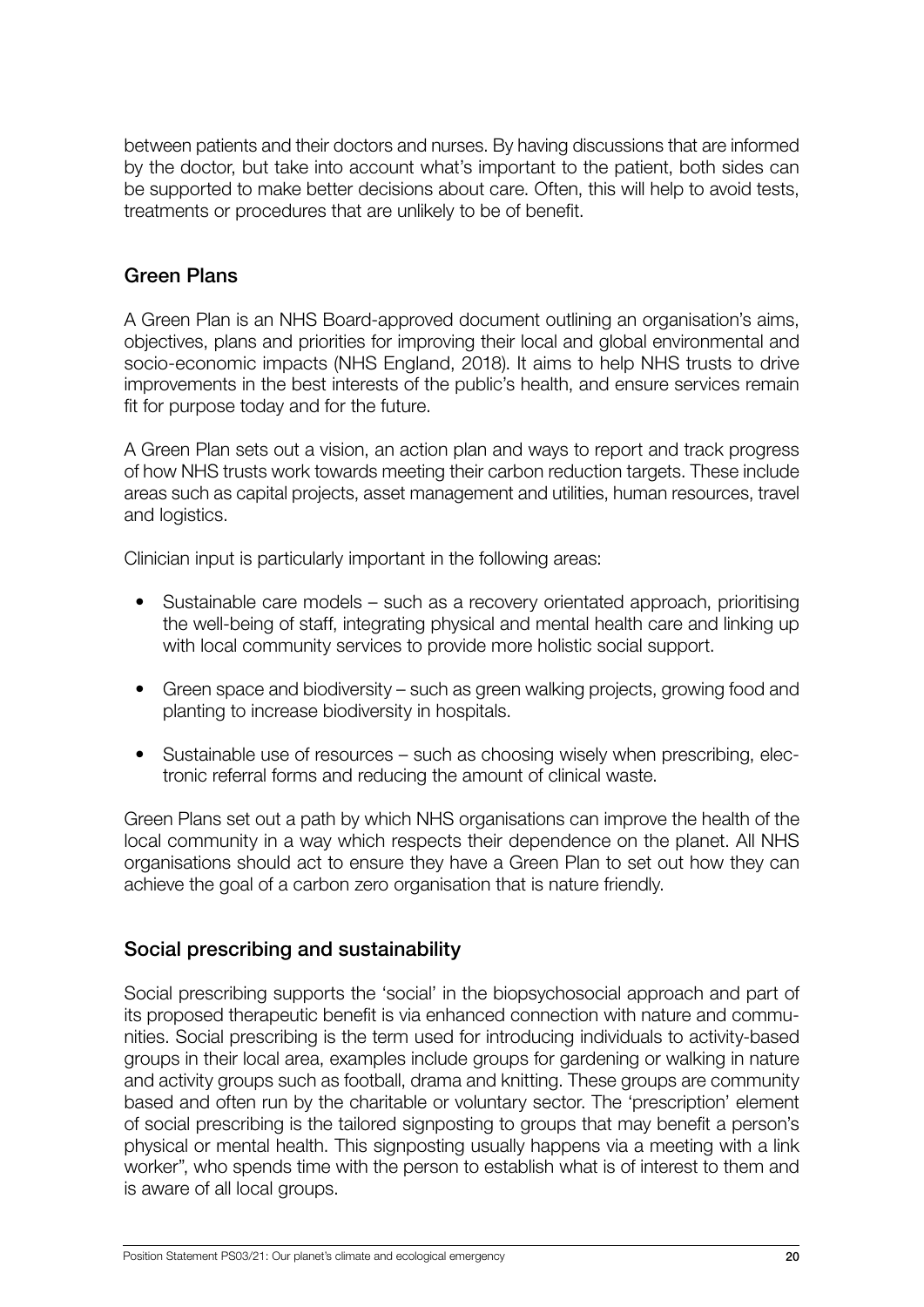Social prescribing can be beneficial in the prevention of mental illness, recovery and in maintaining remission. Social prescribing is not a substitute for other treatments for mental illness such as talking therapies or medications but can be used in combination. It can play a substantial part in reframing psychiatric treatment to make it more preventative, holistic and sustainable (RCPsych, 2019). Keeping patients well is the most sustainable thing we can do as psychiatrists.

Through better engagement with local charitable and volunteer organisations, social prescribing has the potential to reduce the burden on primary care and community mental health services. It can also provide a legitimate option for those without a mental illness but with psychological distress related to social factors, such as loneliness, thus avoiding inappropriate management of these issues within a medical model.

#### Embedding planetary health in medicine

It is important that we embed planetary health in medical practice and emphasise how our health is dependent on that of our planet's. Education around the impacts of climate and ecological change on mental health and the actions that psychiatrists can take as health professionals should be embedded within training and educational programmes. In time, we may need to build in clinical time to deal with climate and biodiversity related issues, such as responding to eco-distress in our younger patients or adapting our services to ensure they are more resilient to a changing climate.

#### Nature, nature-connectedness and mental health

There is consensus that exposure to nature has positive effects on psychological wellbeing and can reduce risk factors for mental illness (Bratman, 2019). Reductions in stress, fatigue, anxiety and depression have been demonstrated as a result of exposure to natural environments and these benefits may be most significant for marginalised groups (DEFRA, 2017). There is evidence of the benefits of contact with nature in relation to emotional state, improving self-esteem and mood and reducing anger and anxiety (Bowler 2010; Barton & Pretty, 2014). Other studies have shown that individuals who moved to greener areas had significantly better mental health in the years after moving (Alcok, 2014; White, 2013; Capaldi, 2014; Schultz, 2002). A sense of 'nature connectedness' (i.e. one's subjective connection to nature) is also associated with increased positive affect, vitality and life satisfaction (Capaldi, 2014; Schultz, 2002).

By restoring connections with nature, greater ecological concern and sustainable behaviour can be promoted, whilst improving wellbeing (Bowler, 2010; Barton & Pretty, 2010). In addition, greening of our urban spaces will result in co-benefits to our environment (for example through improved air quality, improved cooling) and to health (Kingsley, 2019).

The United Nations predicts that by 2050, 68% of the world's population will live in urban areas – this will equate to nearly 7 billion people. Focus, therefore, is needed on good urban design, reduction in pollution and mass active transport that enables access to green and blue space for everyone, including those from disadvantaged groups, including those with mental illness. Equal access to nature must become a priority of the UK government, NHS and mental health services.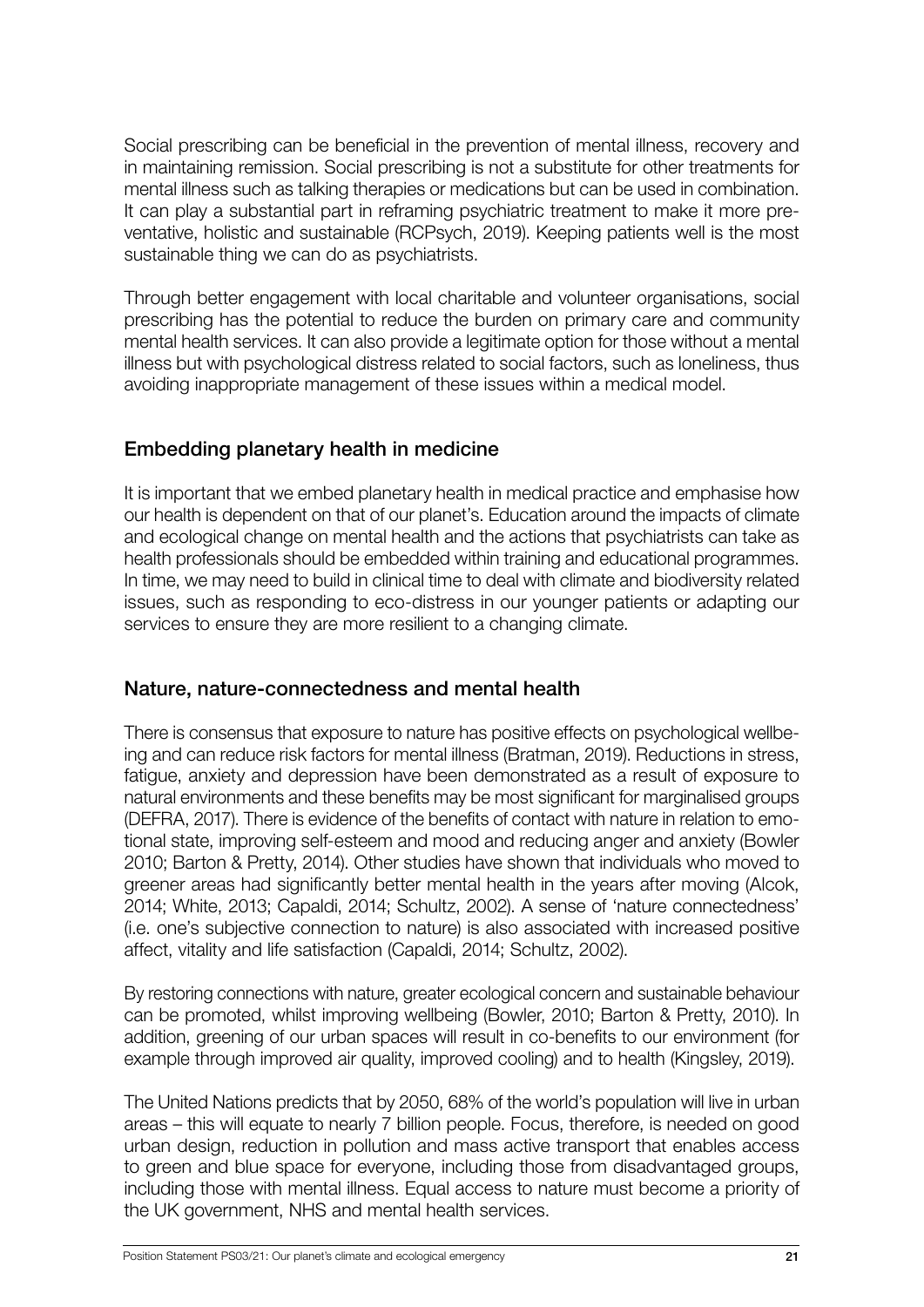#### <span id="page-21-0"></span>Transcultural approach

In consulting with experts and partners, the College heard from many about the importance of incorporating principles of racial and cultural justice when approaching issues of climate and ecological change. These are global issues, and one in which the Global South is facing catastrophe sooner than Europe and North America. College members who live and work in the Global South will have important expertise in how we understand the impacts of climate change on mental health in the places in which they practice.

#### Co-production and inclusivity

The climate and ecological emergency is not an issue that can be tackled solely from the top down. In mental health services, progress can only be made using co-production to promote sustainable services through the breaking down of unhelpful silos. Evidence suggests that shared decision making can help to reduce overtreatment and may be beneficial to disadvantaged groups (Stacey, 2011; Durand *et al*, 2014)

#### Actions beyond the health arena

RCPsych is not an expert on the actions needed outside of healthcare to mitigate climate change and biodiversity loss. Below is a list of other organisations with direct experience and expertise who have made recommendations for action to tackle climate change:

- [Committee on Climate Change Reducing UK emissions: 2020 Progress Report](https://www.theccc.org.uk/publication/reducing-uk-emissions-2020-progress-report-to-parliament/) [to Parliament](https://www.theccc.org.uk/publication/reducing-uk-emissions-2020-progress-report-to-parliament/)
- [World Wildlife Fund Calls for action from the UK Government](https://www.wwf.org.uk/updates/government-climate-emergency)
- Climate & Ecological Emergency Bill Alliance – [Climate and Ecological Emergency Bill](https://www.ceebill.uk/)
- [Nature Partnerships](https://partnerships.nature.com/)

## Conclusion

This position statement has detailed the ways in which the climate and ecological crisis is already having significant impacts on mental health in the UK and globally. We have outlined our vision as to how RCPsych will play an important leadership role in responding to the threat this crisis poses to mental health.

Our view is that this must be part of a combined effort across the health sector, referencing a holistic approach to health that reframes our relationship with our planet, nature and all life on earth. Swift and decisive action from government and NHS leaders is essential, but individual psychiatrists can also play a part in tackling the environmental problems that we face. The Royal College of Psychiatrists is committed to playing its part in working across sectors to tackle the climate and ecological crisis and, by doing so, prioritising the mental health of all.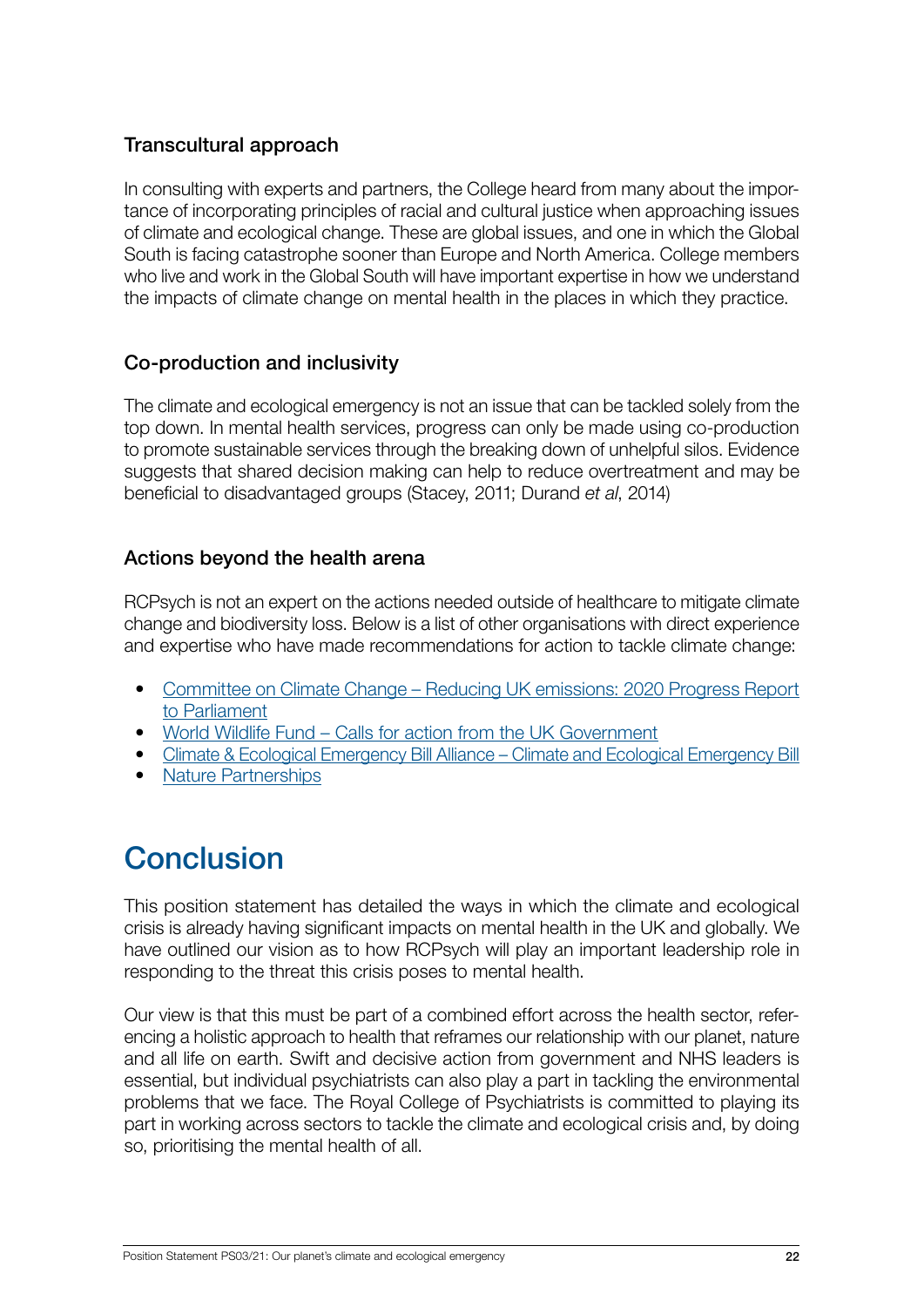#### <span id="page-22-0"></span>Inclusion of young people's voices in this statement

Throughout this statement we have looked to include and represent the voices of children and young people. A consultation was undertaken with young people from across the country and from diverse backgrounds and experiences in order to inform and reinforce the need for this statement.

## **References**

- Alcock et al (2014) Longitudinal Effects on Mental Health of Moving to Greener and Less Green Urban Areas. *Environ Sci Technol*, (48)2: 1247–55
- Ayeb-Karlsson S (2020a) No power without knowledge: A discursive subjectivities approach to investigate climate-induced (im)mobility and wellbeing. *Social Sciences*, 9(6):103
- Ayeb-Karlsson S (2020b) 'When we were children we had dreams then we came to Dhaka to survive': urban stories connecting loss of wellbeing, displacements and (im)mobility. *Climate and Development.* Available at: https://doi. org/10.1080/17565529.2020.177707
- Ayeb-Karlsson S, Kniveton D and Cannon T (2020) Trapped in the prison of the mind: Notions of climate-induced (im)mobility decision-making and wellbeing from an urban informal settlement in Bangladesh. *Palgrave Commun*, 6:62. Available at: https://doi.org/10.1057/s41599-020-0443-2
- Ayeb-Karlsson S, Smith CD & Kniveton D (2018) A discursive review of the textual use of 'trapped' in environmental migration studies: The conceptual birth and troubled teenage years of trapped populations. *Ambio 47*, 557–73: https://doi.org/10.1007/s13280-017-1007-6
- Ayeb-Karlsson S, van der Geest, K, Ahmed I et al (2016) A people-centred perspective on climate change, environmental stress, and livelihood resilience in Bangladesh. *Sustainablility Science 1*, 11(4): 679–94 https://doi. org/10.1007/s11625-016-0379-z
- Barton J and Pretty J (2010) What is the Best Dose of Nature and Green Exercise for Improving Mental Health? A Multi-Study Analysis. *Environ. Sci. Technol. 2010*, 44(10): 3947–55
- Basu et al (2017) Examining the Association Between Temperature and Emergency Room Visits from Mental Health-Related Outcomes in California. *American journal of epidemiology.*
- BBC (2020) Climate anxiety: Survey for BBC Newsround shows children losing sleep over climate change and the environment: Available at: https://www.bbc.co.uk/newsround/51451737 (Accessed 30 April 2021)
- Beaglehole et al (2018) Psychological distress and psychiatric disorder after natural disasters: systematic review and meta-analysis. *British Journal of Psychiatry.*
- Belleville G, Ouellet MC, Morin C (2019) Post-traumatic stress among evacuees from the 2016 Fort McMurray wildfires: exploration of psychological and sleep symptoms three months after evacuation. *International Journal of Environmental Research and Public Health*, 16:1604 doi:10.3390/ijerph16091604
- Bendell (2018) Deep adaptation: A Map for navigating climate tragedy. Available at: https://jembendell.com/2019/05/15/ deep-adaptation-versions/ (Accessed 30 April 2021)
- Berry H, Waite T, Dear K et al (2018) The case for systems thinking about climate change and mental health. *Nature Climate Change. 8: 282–90.*
- Black R, Adger NW, Arnell SD, Geddes A, Thomas D (2011) The effect of environmental change on human migration. *Global Environmental Change*, 21(1): 3–11. https://doi.org/10.1016/j.gloenvcha.2011.10.001
- Bowler et al (2010) A systematic review of evidence for the added benefits to health of exposure to natural environments. *BMC Public Health*, 456(10)
- Braithwaite I, Zhang S, Kirkbride JB, Osborn DPJ, Hayes JF (2019) Air Pollution (Particulate Matter) Exposure and Associations with Depression, Anxiety, Bipolar, Psychosis and Suicide Risk: A Systematic Review and Meta-Analysis, Environmental Health Perspectives 127(12):126002 DOI:10.*1289/EHP4595*
- Bratman G, Anderson C, Berman M et al (2019) Nature and mental health: an ecosystem service perspective. *Science Advances*, 5:eaax0903.
- Bryant R, Gibbs L, Gallagher HC et al (2018) Longitudinal study of changing psychological outcomes following the Victorian Black Saturday bushfires. *Australian & New Zealand Journal of Psychiatry*, 52(6):542–51
- Byrne, P, James, A (2020) Placing poverty-inequality at the centre of psychiatry. *BJPsych Bulletin*, 44(5)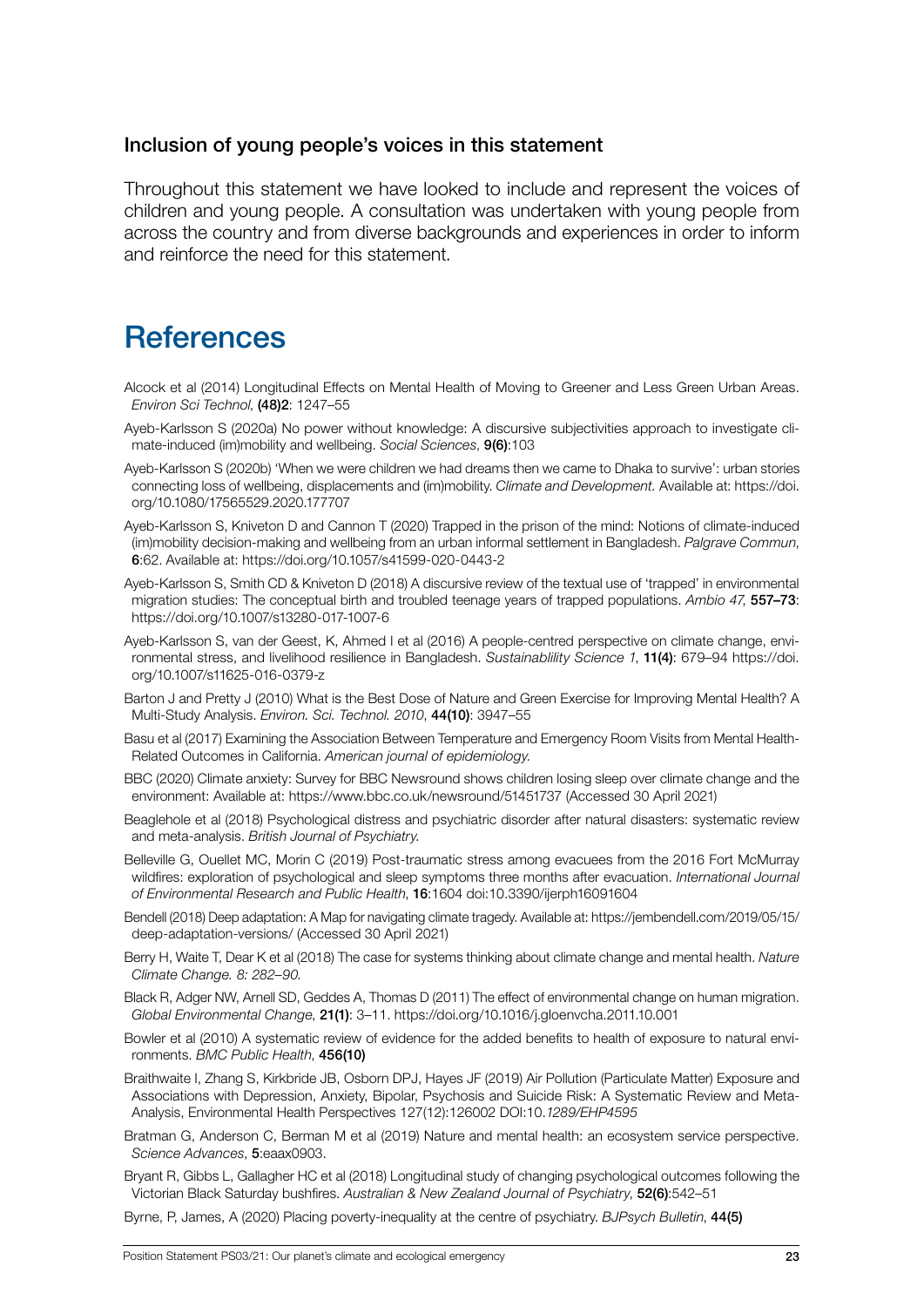- Capaldi et al (2014) The relationship between nature connectedness and happiness: a meta-analysis. *Frontiers in Psycholology*, https://doi.org/10.3389/fpsyg.2014.00976
- Carter KN, Kruse K, Blakely Y and Collings S (2011) The association of food security with psychological distress in New Zealand and any gender difference. *Social Science and Medicine*, 72(9):1463–71 doi: 10.1016
- Chen H, Kwong JC, Copes R, Hystad P, van Donkelaar A, Tu K, et al (2017) Exposure to ambient air pollution and the incidence of dementia: A population-based cohort study. *Environ Int. 108:271-277. doi: 10.1016/j.envint.2017.08.020. Epub 2017 Sep 13. PMID: 28917207.*
- Cianconi P, Betro S, Janiri L (2020) The impact of climate change on mental health: a systematic descriptive review. *Frontiers in Psychiatry*, 11(74)
- Clayton S, Manning C, Krygsman K, Speiser M (2017) Mental health and our changing climate: impacts, implications, and guidance; American Psychological Association, Climate Health and ecoAmerica. Available from: https://www. apa.org/news/press/releases/2017/03/mental-health-climate.pdf (Accessed 30 April 2021)
- Compton M, Shim R (2014) The Social Determinants of Mental Health. *Psychiatric Annals. https://doi. org/10.3928/00485713-20140108-03*
- Cook, J, Oreskes N, Doran, PT, Anderegg WR, Verheggen B, Maibach EW, Rice K (2016) Consensus on consensus: A synthesis of consensus estimates on human-caused global warming. *Environmental Research Letters*, 11(4): doi:10.1088/17489326/11/4/048002
- Corburn J, Vlahov D, Mberu B, Riley, L, Caiaffa WT, Rashid SF et al (2020) Slum Health: Arresting COVID-19 and Improving Well-Being in Urban Informal Settlements. *Journal of urban health: bulletin of the New York Academy of Medicine*, 97(3): 348–57 doi:10.1007/s11524-020-00438-6
- Coyle KJ, van Susteren L (2012) The psychological effects of global warming on the United States: and why the US mental health care system is not adequately prepared. https://nwf.org/~/media/PDFs/Global-Warming/Reports/ Psych\_effects\_Climate\_Change\_Ex\_Sum\_3\_23.ashx (Accessed 30 April 2021).
- Cunsolo A, Ellis N (2018) Ecological grief as a mental health response to climate change-related loss. *Nat Clim Change*, 8: 275–81.
- Department for Environment, Food and Rural Affairs (2017) Evidence Statement on the links between natural environments and human health. Available at: http://randd.defra.gov.uk/Document.aspx?Document=14042\_ EvidenceStatementonnaturalenvironmentsandhealth.pdf (Accessed 30 April 202*1).*
- du Bray MV, Wutich A, Larson KL, White DD, and Brewis A (2017) Environmental Justice: 107 http://doi.*org/10.1089/ env.2016.0025*
- Durand M-A, Carpenter L, Dolan H, Bravo P, Mann M, Bunn F, et al (2014) Do Interventions Designed to Support Shared Decision-Making Reduce Health Inequalities? A Systematic Review and Meta-Analysis. PLoS ONE 9(4): e94670. https://doi.org/10.1371/journal.pone.0094670
- Fernandez A, Black J, Jones M Fernandez A, Black J, Jones M, Wilson L,Salvador-Carulla L, Astell-Burt T, et al (2015) Flooding and mental health: a systematic mapping review. *PLoS ONE. 10(4) doi:10.1371/journal.pone.0119929*
- Gibson K, Haslam N, Kaplan I (2019) Distressing encounters in the context of climate change: Idioms of distress, determinants, and responses to distress in Tuvalu. *Transcultural Psychiatry*, 56(4):667–96. doi:10.1177/1363461519847057
- Gleick PH (2014) Water, Drought, Climate Change and Conflict Syria. *Weather*, *Climate and Society.* 6(3): 331–40 doi: https://doi.org/10.1175/WCAS-D-13-00059.1
- Gruebner O, Lowe SR, Sykora M, Shankardass K, Subramanian SV, Galea S (2017) A novel surveillance approach for disaster mental health. PLoS One. 12(7):e0181233. doi:10.1371/journal.pone.0181233
- The Government Office for Science, London (2011) Foresight: Migration and Global Environmental Change. Final Project Report. Available at: https://assets.publishing.service.gov.uk/government/uploads/system/uploads/ attachment\_data/file/287717/11-1116-migration-and-global-environmental-change.pd*f*
- Hartig T, Mitchell R, Vries S, Frumkin H (2014) Nature and health. Annu.Rev.Public Health [Internet]. [Cited 2020 Dec 12]; 35:207-28. Available from: https://www.annualreviews.org/doi/abs/10.1146/annurev-publhealth-032013-182443 doi: 10.1146/annurev-publhealth-032013-182443
- Hayes K, Blashki G, Wiseman J et al (2018) Climate change and mental health: risks, impacts and priority actions. *International Journal of Mental Health Systems*, 12(28)
- Health Care Without Harm (HCWH) (2018) The environmental impact of pharmceutical manufacturing: How does industry address its own waste? Available at: https://noharm-europe.org/sites/default/files/documents-files/5731/2018\_PharmaceuticalIndustryReport\_WEB.pdf
- HM Government (2018) A Green Future: Our 25-year plan to improve the environment https://assets.*publishing. service.gov.uk/government/uploads/system/uploads/attachment\_data/file/693158/25-year-environment-plan.pdf*
- Hollander A-C, Dal H, Lewis G, Magnusson C, Kirkbride JB, Dalman C (2016) Refugee migration and risk of schizophrenia and other non-affective psychoses: cohort study of 1.3 million people in Sweden*. BMJ*, 352: 1030 doi: 10.1136/bmj.i103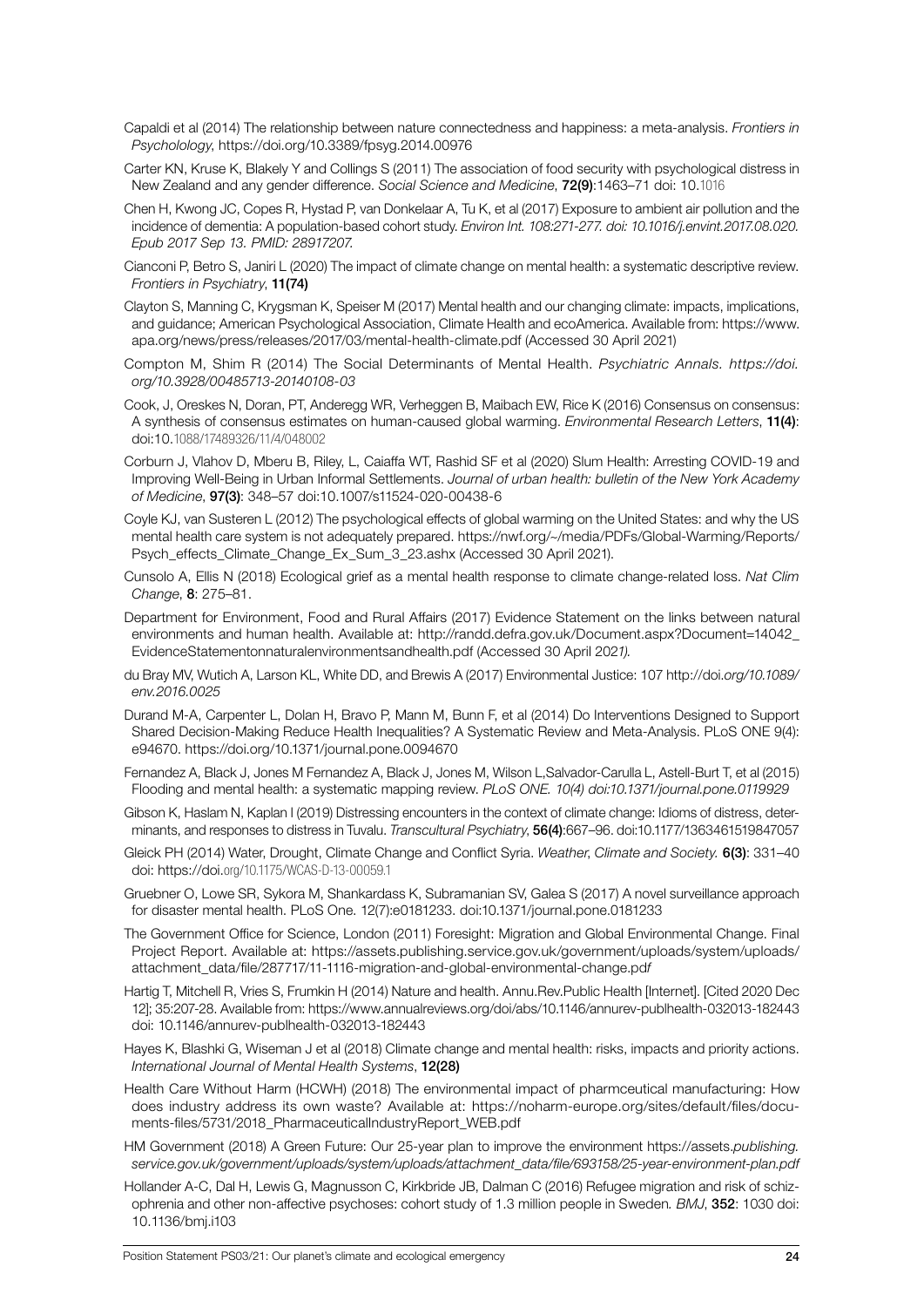- Internal displacement monitoring centre IDMC (2020) Displacement data. Available at: https://www.internal-displacement.org
- Intergovernmental Science-Policy Platform on Biodiversity and Ecosystem Services (IPBES) (2019). *Summary for policymakers of the IPBES Global Assessment Report on biodiversity and ecosystem services. Bonn (DE): IPBES secretariat; 2019.56. https://www.ipbes.net/global-assessment doi: https://doi.org/10.5281/zenodo.3553579*
- Intergovernmental Science-Policy Platform on Biodiversity and Ecosystem Services (IPBES) (2020) Workshop Report on Biodiversity and Pandemics of the Intergovernmental Platform on Biodiversity and Ecosystem Services DOI:10.5281/zenodo.4147317. https://ipbes.net/sites/default/files/2020-12/IPBES Workshop on Biodiversity and Pandemics Report\_0.pdf
- Ingle E and Mikulewicz (2020) Mental health and climate change: tackling invisible injustice. *The Lancet*, 4(4): 128–30, Available at: https://www.thelancet.com/journals/lanplh/article/PIIS2542-5196(20)30081-4/fulltext (Accessed 30 April 2021)
- IPCC (2018) Summary for policymakers. In: Global Warming of 1.5oC. An IPCC special report on the impacts of global warming of 1.5oC above pre-industrial levels and related global greenhouse gas emission pathways, in the context of strengthening the global response to the threat of climate change, sustainable development and efforts to eradicate poverty. https://www.ipcc.ch/sr15/
- IPCC (2014) Climate Change 2014: Mitigation of Climate Change. *Contribution of Working Group III to the Fifth Assessment Report of the Intergovernmental Panel on Climate Change.*
- IPSOS MORI (2019) Concern about climate change reaches record levels with half now 'very concerned'. Available at: https://www.ipsos.com/ipsos-mori/en-uk/concern-about-climate-change-reaches-record-levels-half-nowvery-concerned (Accessed 30 April 2021)
- Irvine KN, Hoesley D, Bell-Williams R, Warber SL (2020) Biodiversity and spiritual well-being. In Editor Marselle MR, Stadler J, Korn H, Irvine KN, Bonn A, editors. Biodiversity and health in the face of climate change [Internet]. Place of publication: Springer Open: 2019. [2020 Dec 10]. Chapter 10. Available from https://doi. org/10.1007/978-3-030-02318-8
- Jacka FN, Mykletun A, Michael B, Bjelland I, Tell, Grethe S (2011) The Association Between Habitual Diet Quality and the Common Mental Disorders in Community-Dwelling Adults, Psychosomatic Medicine, 73(6): 483–90 doi: 10.1097/PSY.0b013e318222831a
- Kingsley M (2019) Climate change, health and green space co-benefits. *Health Promotion and Chronic Disease Prevention in Canada*, 39(4):131–35.
- Kluge HHP, Jakab Z, Bartovic J, D'Anna V and Severoni S (2020) Refugee and migrant health in the COVID-19 response. *Lancet*, 395(10232): 1237–39. doi:10.1016/S0140-6736(20)30791-1
- Lane, Charles Guzman, Wheeler K, Abid Z, Graber N and Matte T (2013) Health Effects of Coastal Storms and Flooding in Urban Areas: A Review and Vulnerability Assessment. *Journal of Environmental Health.*
- Laugharne J, van der Watt G, Janca A (2011) After the fire: the mental health consequences of fire disasters. *Current Opinion in Psychiatry*, 24: 72–7
- Lee K, Gjersoe N, O'Neill S and Barnett J (2020) Youth perceptions of climate change: A narrative synthesis. Available at*:* https://onlinelibrary.wiley.com/doi/full/10.1002/wcc.641 (Accessed 30 April 2021)
- Leiserowitz A, Marlon J, Wang X, Bergquist P, Goldberg M, Kotcher J et al (2020) Global Warming's Six Americas in 2020. Available at: https://climatecommunication.yale.edu/publications/global-warmings-six-americas-in-2020/. (Accessed 30 April 2021)
- Macy J and Johnstone C (revised 2021) Active Hope: how to face the mess we're in without going crazy; New World Library.
- Maughan D, Lillywhite R and Cooke M (2016) Cost and carbon burden of long-acting injections: a sustainable evaluation. *BJPsych Bull*, 40(3): 132–36.
- Mbow C, Rosenzweig C, Barioni LG, Benton TG, Herrero M, Krishnapillai M et al (2019): Food Security. *In: Climate Change and Land: an IPCC special report on climate change*, desertification, land degradation, sustainable land management, food security, and greenhouse gas fluxes in terrestrial ecosystems [P.R. Shukla, J. Skea, E. Calvo Buendia, V. Masson-Delmotte, H.-O. Pörtner, D.C. Roberts, et al (eds.)] (2021)
- McDonald, R, Chai, H and Newell B (2015) Personal experience and the 'psychological distance' of climate change: An integrative review. *Journal of Environmental Psychology*, 44: 109–18.
- Melchior M, Caspi A, Howard LM, Ambler AP, Bolton H, Mountain N (2009) Mental Health Context of Food Insecurity: a Representative Cohort of Families With Young Children. *Pediatrics October*, 124(4): 564–72 doi: https://doi. org/10.1542/peds.2009-0583
- Met Office (2021) UK extreme events (2021) Heavy rainfall and floods. Available at*:* https://www.metoffice.gov.uk/ research/climate/understanding-climate/uk-extreme-events-\_heavy-rainfall-and-floods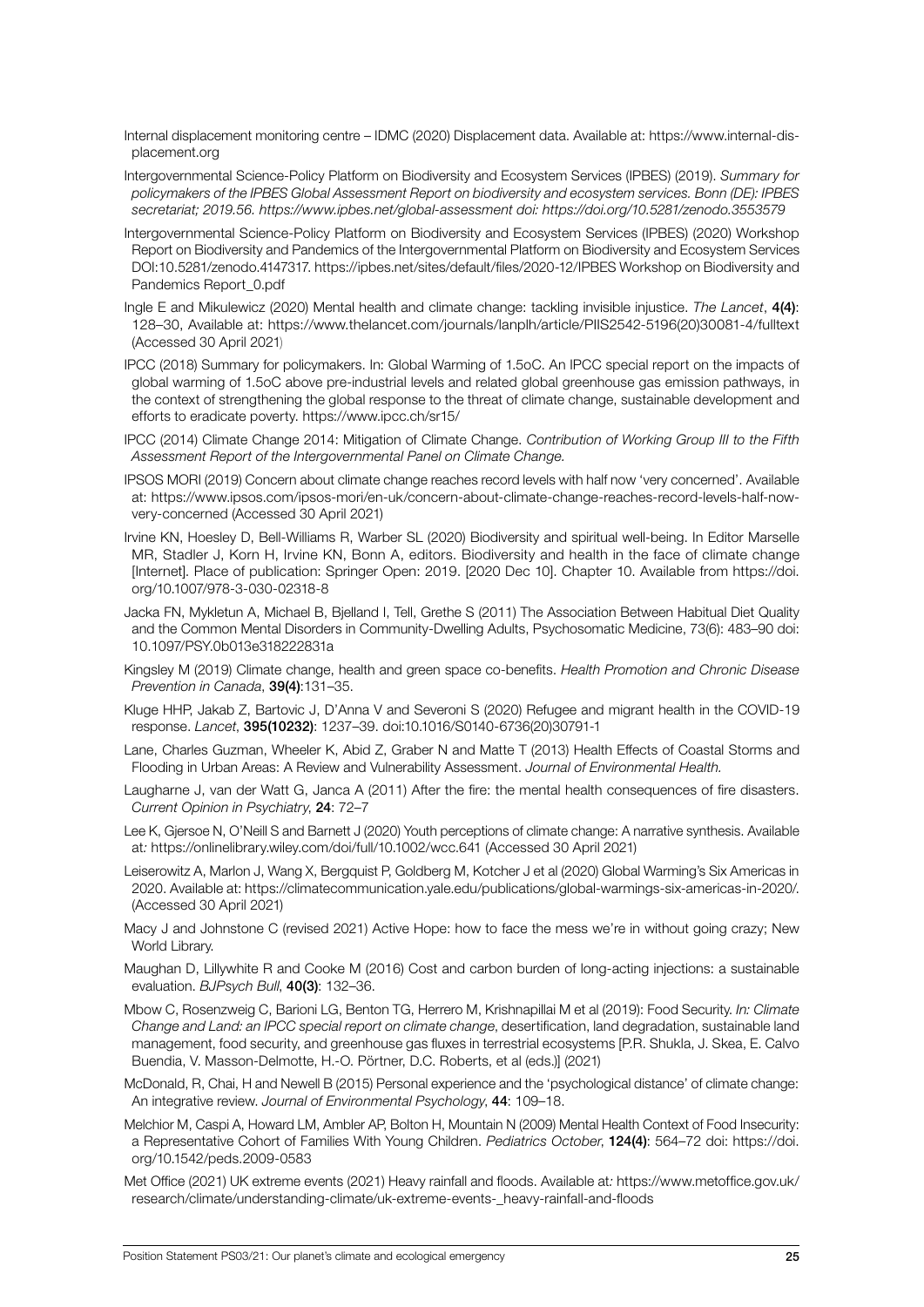- MET Office (2019) UK Climate Projections: headline findings. Available at: ukcp-headline-findings-v2.pdf (metoffice. gov.uk) (Accessed: 30 April 2021)
- Millennium Ecosystem Assessment (2005) Ecosystems and Human Well-being: Biodiversity Synthesis. *World Resources Institute, Washington, DC.*
- Mitchell R, Richardson E, Shortt N, Pearce J (2015) Neighbourhood environements and socio-economicinequalities in mental well-being. *American Journal of Preventive Medicine* https://doi.org/10.1016/j.amepre.2015.01.017
- Mulchandani R, Armstrong B, Beck C et al (2020) The English national cohort study of flooding and health: psychological morbidity at three years of follow up. *BMC Public Health. 20:321*
- Nath PK, Behera B (2011) A critical review of impact of and adaptation to climate change in developed and developing economies. *Environ Dev Sustain*, 13: 141–62 https://doi.org/10.1007/s10668-010-9253-9
- NHS England (2009) NHS England Carbon Emissions Carbon Footprinting Report. Available at: https://research-repository.st-andrews.ac.uk/handle/10023/2377 (Accessed 30 April 2021)
- NHS England (2018) Greener NHS. Available at: https://www.sduhealth.org.uk/policy-strategy/reporting/natural-resource-footprint-2018.aspx (Accessed 30 April 2021)
- NHS England (2020a) Greener NHS campaign to tackle climate 'health emergency'. Available at: www.england. nhs.uk/2020/01/greener-nhs-campaign-to-tackle-climate-health-emergency/
- NHS England and NHS Improvement (2020b) 'NHS becomes the world's first national health system to commit to become 'carbon net zero', backed by clear deliverables and milestones' www.england.nhs.uk/2020/10/ nhs-becomes-the-worlds-national-health-system-to-commit-to-become-carbon-net-zero-backed-by-cleardeliverables-and-milestones/
- Noelke C, McGovern M, Corsi DJ, Jimenez MP, Stern A, Wing IS, Berkman L (2016) Increasing ambient temperature reduces emotional well-being. *Environmental Research*, 151(1):124–29
- Obradovich N, Migliorinic R, Paulusd MP, Rahwana I (2018) Empirical evidence of mental health risks posed by climate change. *Proceedings of the National Academy of Sciences of the United States of America.*
- Padhy SK, Sarkar, Panigrahi M and Paul S (2015) Mental health effects of climate change. *Indian Journal Occupational and Environmental Medicine*, 19(1): 3–7. doi: 10.4103/0019-5278.156997
- Page, L, Hajat S, Kovats S, Howard L (2012) Temperature-related deaths in people with psychosis, dementia and substance misuse. *British Journal of Psychiatry*, 200:485–90
- Paranjothy S, Gallacher J, Amlôt R et al (2011) Psychosocial impact of the summer 2007 floods in England. *BMC Public Health 11*, 145: https://doi.org/10.1186/1471-2458-11-145
- Raju E, Ayeb-Karlsson S (2020) COVID-19: How do you self-isolate in a refugee camp?. *International Journal of Public Health*, 65(5): 515–17. doi:10.1007/s00038-020-01381-8##
- Royal College of Psychiatrists (2016) Values-Based Child and Adolescent Mental Health System Commission: What Really Matters in Children and Young People's Mental Health. *Summary Document. Available at: www.rcpsych. ac.uk/docs/default-source/members/faculties/child-and-adolescent-psychiatry/cap-values-based-camhs-summary-document.pdf*
- Royal College of Psychiatrists (2019) The Importance of Social Prescribing. Available at: https://www.rcpsych. ac.uk/news-and-features/blogs/detail/sustainability-blog/2019/08/28/the-importance-of-social-prescribing (Accessed 30 April 2021)
- Schwerdtle P, Bowen K and McMichael C (2018) The health impacts of climate-related migration. *BMC Med*, 16:1 https://doi.org/10.1186/s12916-017-0981-7
- Shultz P (2002) New Environmental Theories: Empathizing With Nature: The Effects of Perspective Taking on Concern for Environmental Issues. *The Journal of Social Issues.* Available at: https://spssi.onlinelibrary.wiley.com/ doi/abs/10.1111/0022-4537.00174 (Accessed 30 April 2021)
- Siriwardhana C and Stewart R (2013) Forced migration and mental health: prolonged internal displacement, return migration and resilience. *International Health*, 5(1):19–23 https://doi.org/10.1093/inthealth/ihs014
- Sorsdahl K, Slopen N, Siefert K et al (2011) Household food insufficiency and mental health. *South Africa Journal of Epidemiology & Community Health*, 65:426–31
- Spence, A, Poortinga W and Pidgeon N (2012) The psychological distance of climate change. *Risk Analysis: An International Journal*, 32(6): 957–72.
- Stacey D, Légaré F, Col NF, Bennett CL, Barry MJ, Eden KB et al (2011) Decision aids for people facing health treatment or screening decisions. *Cochrane Database Syst Rev*,(10):CD001431.
- Tan J and Fulford B (2020) Debate: COVID crisis, natural capital and clinical care 'building back better' for a new values-based CAMHS. *Child and Adolscent Mental Health*, 25(3): 184-86 https://doi.org/10.1111/camh.12410
- Tartarini F, Cooper P, Fleming R (2017) Indoor air temperature and agitation of nursing home residents with dementia. *American Journal of Alzheimer's Disease & Other Dementias*, 32(5): 272–81